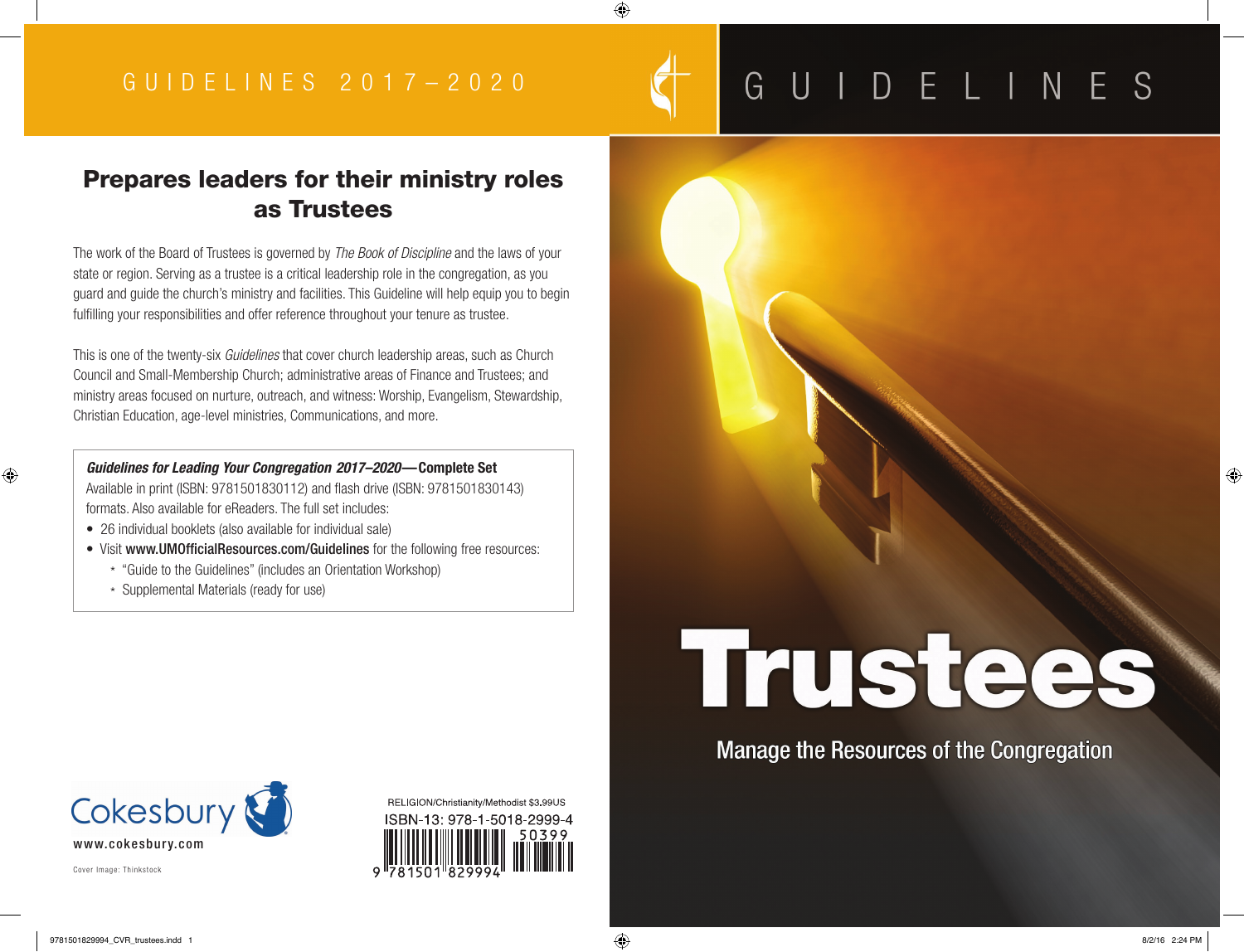

## Trustees

Manage the Resources of the Congregation

Frank Dunnewind

General Council on Finance and Administration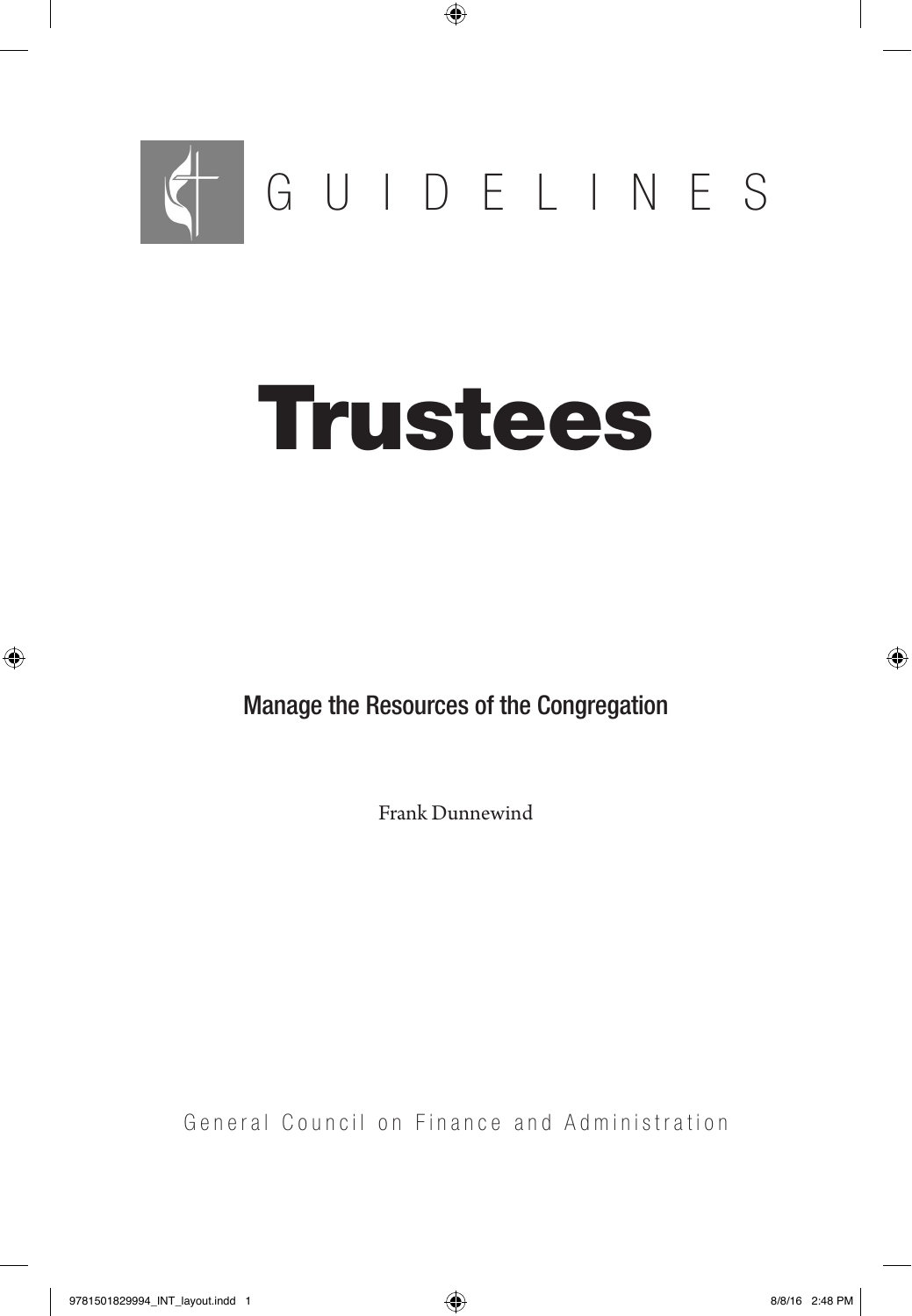#### **TRUSTEES**

*Copyright © 2016 by Cokesbury*

#### All rights reserved.

United Methodist churches and other official United Methodist bodies may reproduce up to 500 words from this publication, provided the following notice appears with the excerpted material: "From *Guidelines: Trustees 2017–2020.* Copyright © 2016 by Cokesbury. Used by permission." Address requests for quotations exceeding 500 words to Permissions Office, Abingdon Press, 2222 Rosa L. Parks Blvd., Nashville, TN 37228 or permissions@abingdonpress.com.

#### **Library of Congress Cataloging-in-Publication Data**

*This book is printed on acid-free paper.*

#### ISBN 978-1-5018-2999-4

Unless noted otherwise, paragraph references to and quotations from *The Book of Discipline of The United Methodist Church* and *The Book of Resolutions of The United Methodist Church* are to the 2012 editions. Copyright © 2012 The United Methodist Publishing House. Used by permission.

All Scripture quotations unless noted otherwise are from the Common English Bible. Copyright © 2011 by the Common English Bible. Used by permission. All rights reserved. www.CommonEnglishBible.com

#### MANUFACTURED IN THE UNITED STATES OF AMERICA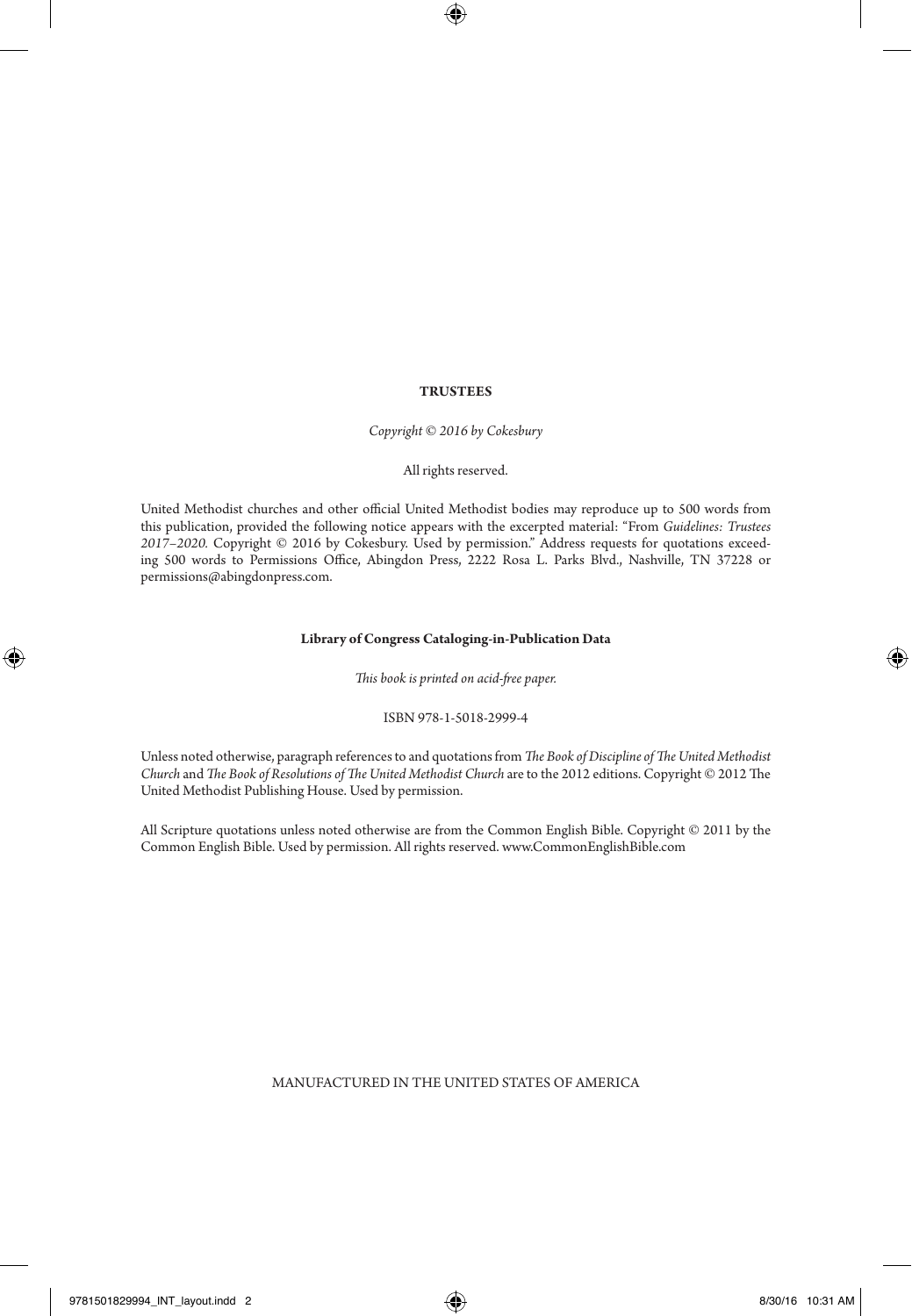## **Contents**

| What Are My Basic Responsibilities?                     |  |
|---------------------------------------------------------|--|
| What Does the Chairperson Do?                           |  |
|                                                         |  |
|                                                         |  |
|                                                         |  |
| Settings                                                |  |
| Getting Organized                                       |  |
| Sample Schedule of Tasks                                |  |
| Reports                                                 |  |
| Prepare Your Budget Request                             |  |
|                                                         |  |
| How to Manage Bequests, Legacies, and Trusts            |  |
| How to Manage Insurance Coverage                        |  |
| How to Manage Church Property Policies for Building Use |  |
| How to Manage a Building Program                        |  |
|                                                         |  |
| Incorporation                                           |  |
| <b>Trust Clauses</b>                                    |  |
|                                                         |  |
| 15-Passenger Vans                                       |  |
|                                                         |  |
| Addresses, Phone Numbers, Websites                      |  |
| <b>Books</b>                                            |  |
| UMC Agencies & Helpful Links                            |  |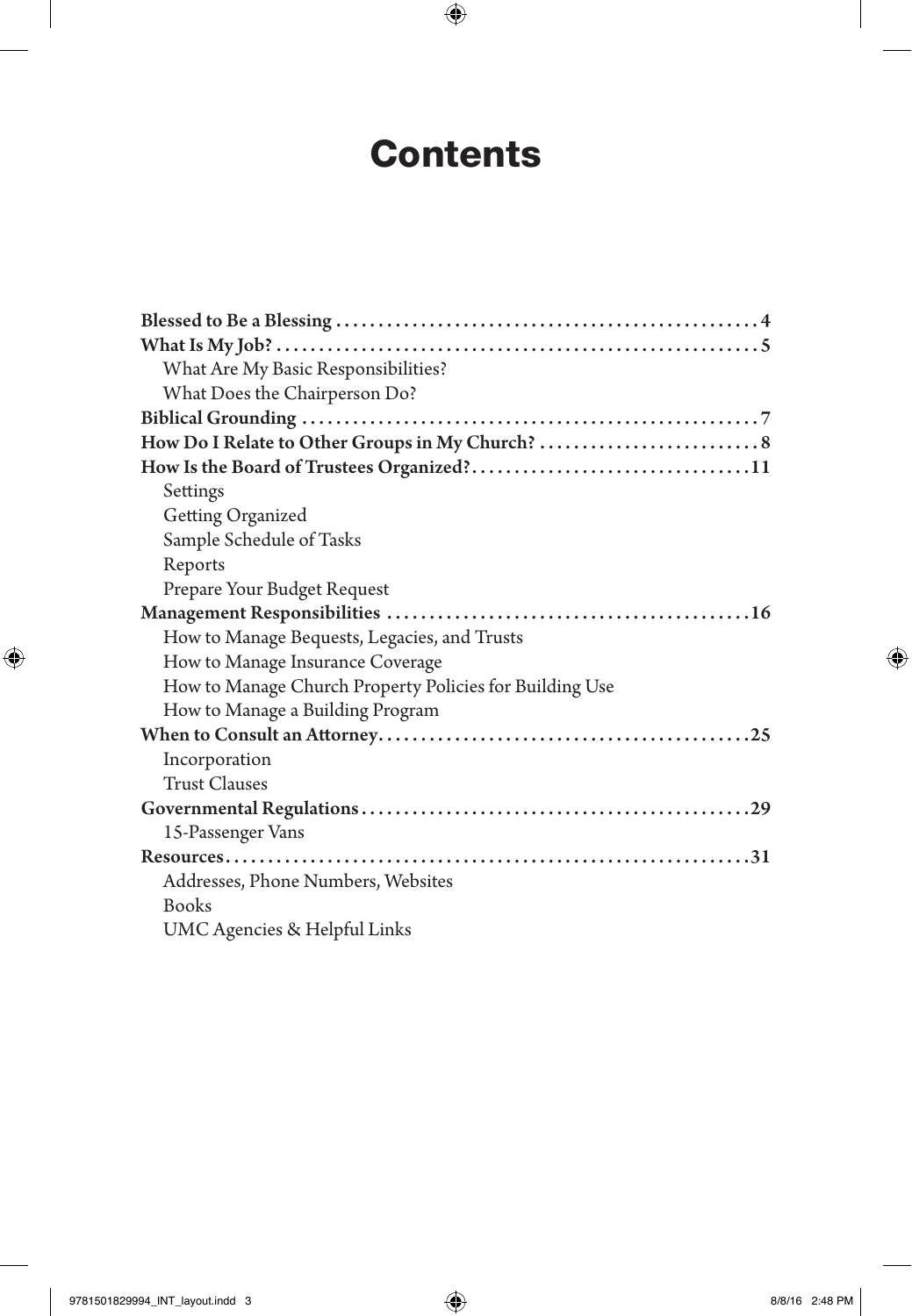## Blessed to Be a Blessing

I<br>disc f you are reading this Guideline, you have said yes to servant leadership in your church. You are blessed to be a blessing. What does that mean? By virtue of our baptism by water and the Spirit, God calls all Christians to faithful discipleship, to grow to maturity in faith (see Ephesians 4). The United Methodist Church expresses that call in our shared mission "to make disciples of Jesus Christ for the transformation of the world" (*The Book of Discipline of The United Methodist Church*, orthe *Discipline*, ¶120). Each local congregation and community of faith lives out that call in response to its own context—the wonderful and unique combination of God-given human and material resources with the needs of the community, within and beyond the congregation.

The work of servant leaders—your work—is to open a way for God to work through you and the resources available to you in a particular ministry area, for you are about God's work. As stewards of the mysteries of God (see 1 Corinthians 4:1), servant leaders are entrusted with the precious and vital task of managing and using God's gifts in the ongoing work of transformation.

In The United Methodist Church, we envision transformation occurring through a cycle of discipleship (see the *Discipline*, ¶122). With God's help and guidance, we

- reach out and receive people into the body of Christ,
- help people relate to Christ through their unique gifts and circumstances,
- nurture and strengthen people in their relationships with God and with others,
- send transformed people out into the world to lead transformed and transforming lives,
- continue to reach out, relate, nurture, and send disciples. . .

Every ministry area and group, from finance to missions, engages in all aspects of this cycle. This Guideline will help you see how that is true for the ministry area or group you now lead. When you begin to consider all of the work you do as ministry to fulfill God's mission through your congregation, each task, report, and conversation becomes a step toward transforming the world into the kingdom of God.

Invite Christ into the process to guide your ministry. You are doing powerful and wonderful work. Allow missteps to become learning opportunities; rejoice in success. Fill your work with the fruit of the Spirit: love, joy, peace, patience, kindness, goodness, faithfulness, gentleness, and self-control (Galatians 5:22-23).

God blesses you with gifts, skills, and experience. You are a blessing when you allow God to work through you to make disciples and transform the world. Thank you.

(Find additional help in the "Resources" section at the end of this Guideline, in *The Book of Discipline*, and through http://www.umc.org.)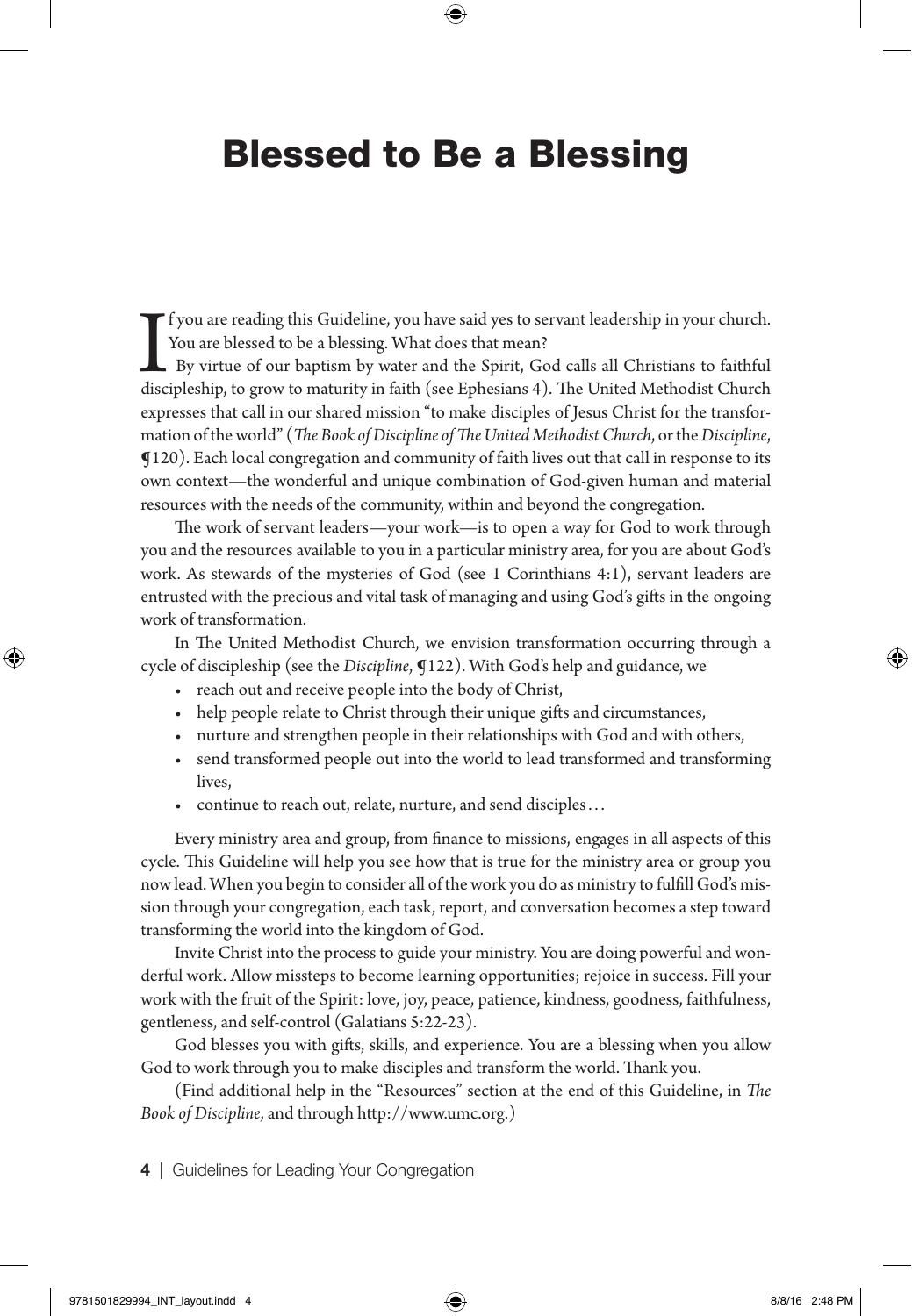## What Is My Job?

Solution so that the ministries of the congregation can be effective. You will work closely with the church council to respond to God's call. gation so that the ministries of the congregation can be effective. You will work closely with the church council to respond to God's call.

#### What Are My Basic Responsibilities?

The trustees together have several legal and administrative functions. They are to:

- oversee, maintain, and supervise all local church property;
- report annually to the charge conference on the state of the church's property, equipment, investments, and resources;
- receive and administer all gifts made to the congregation; make certain that all trust funds of the congregation are invested properly;
- ensure that the articles of incorporation of the congregation are kept up to date, if applicable;
- be responsible, *in conjunction with the pastor,* for all use of the church buildings and grounds;
- maintain adequate insurance coverage on all church property and develop appropriate risk management policies;
- submit to the committee on finance the annual budget requests for insurance, property maintenance and improvement, and new property purchases;
- be accountable to the charge conference and to the church council.

Much of the work of the trustees is governed by specific requirements of *The Book of Discipline of The United Methodist Church*. You should obtain a copy of the current edition (see the "Resources" section).

#### What Does the Chairperson Do?

- Guide the work of the board of trustees throughout the year, planning the agendas and presiding at meetings. The chairperson also creates an environment in which the team members nurture and care for one another.
- Provide advice and direction to the board and others based on detailed knowledge of the disciplinary and legal requirements related to church property.
- Keep close communications with the pastor in the church council (or main administrative groups).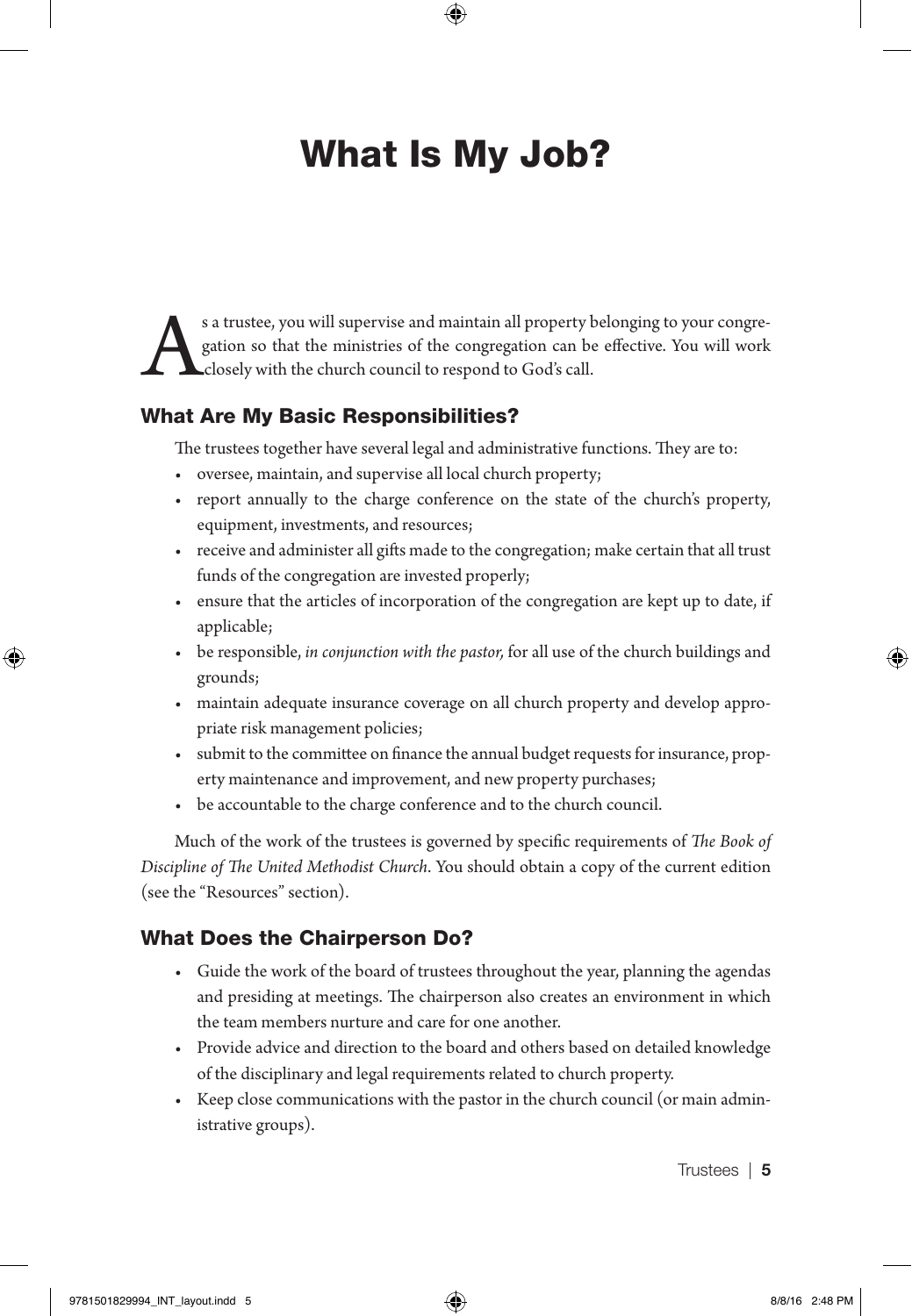#### **Quick-Start Tips**

The pastor will convene a meeting of the board of trustees within thirty days of the beginning of the calendar year to elect officers, assess needs, and make plans for the year. Before that first meeting:

- **Find a mentor.** Locate someone who has held a similar position in your own congregation or in another church. Ask if he or she will help you learn the ropes.
- **Get on board with the church's vision.** Talk with the pastor and other congregational leaders to learn how church property, equipment, and investments can be involved in achieving the goals that have been set.
- **Identify current issues.** Talk with people in your congregation and community about issues and concerns related to the use of church property.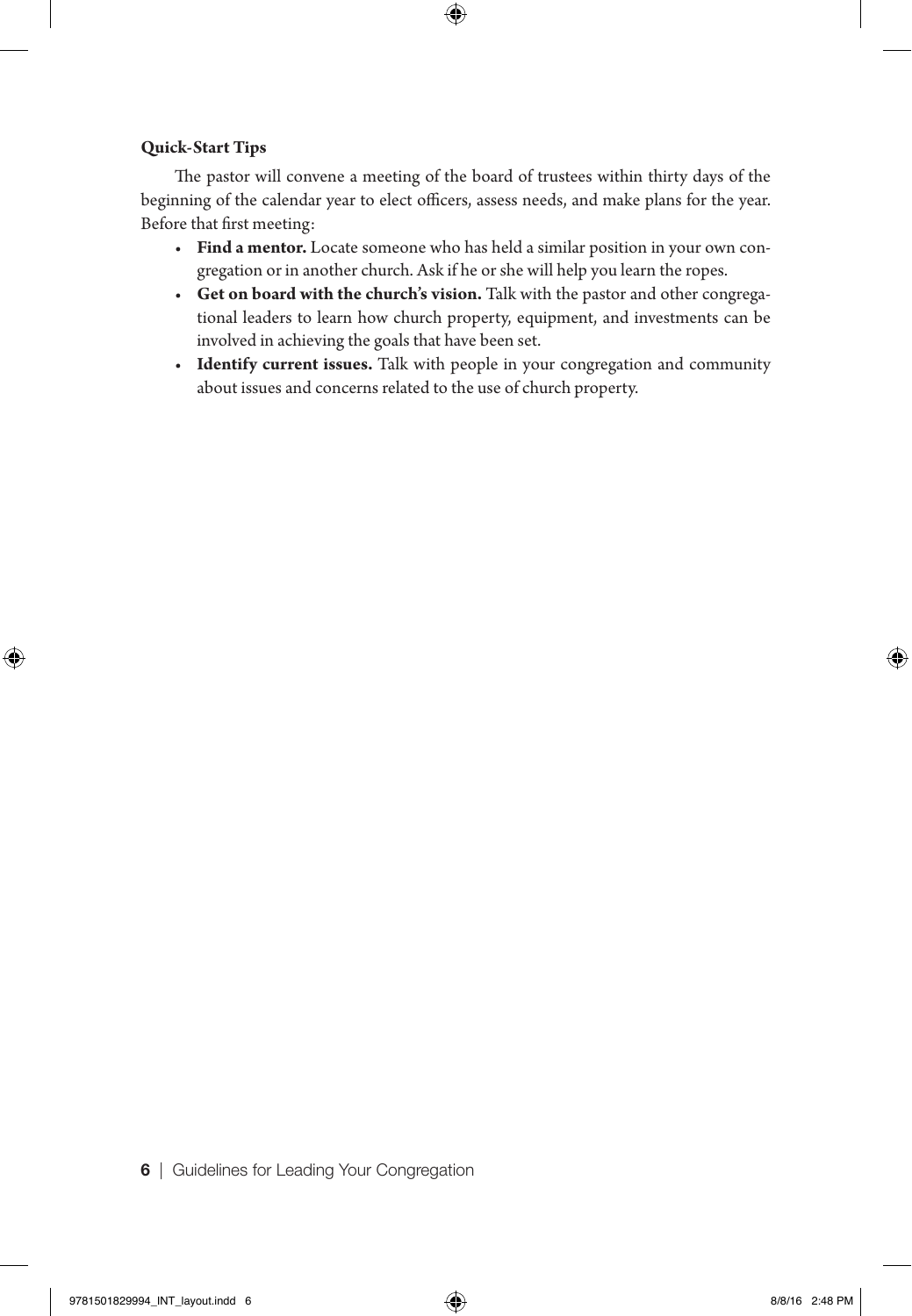## Biblical Grounding

The primary purpose of the church building and facilities is to enable the vision and ministry of the congregation. Good stewardship, common sense, and prudence dictate that the church, parsonage, facilities, property, equipment, furnishings, and other physical property be well maintained. A physical plant that is "well-groomed" and attractive is much more welcoming, safe, and hospitable than one that shows signs of benign neglect. We honor God when we care for what has been entrusted to us, but we must be careful that the property does not become an item of worship in itself.

There are numerous biblical passages that refer to the building and trappings of the tabernacle, temples, vestments, and rituals of the community of faith. The exquisite detail, in Exodus 26 for example, of how the tabernacle was to be constructed, indicates its significance as a setting for worship. Exodus 35–39 describes the tabernacle-to-be and the joy of the people in being able to contribute so abundantly to its construction and contents that they had to be asked to stop giving. (What a wonderful problem to have!) Furthermore, Exodus 35:30-36 names an artisan, Bezalel, whom God has filled with "divine spirit that will give him skill, ability, and knowledge for every kind of work" to be able to do the stone cutting, carving, and metal work according to God's excellent and inspiring standards. As a further gift, he is also described as a master who has the teaching skills to apprentice other workers. There is no question that the physical site of ministry is important to God and to the community of faith.

Trustees themselves may not have every one of these artistic skills, but are nevertheless entrusted to see to the proper keeping of God's house as a way to honor God and to facilitate (literally) the ministry of the local church.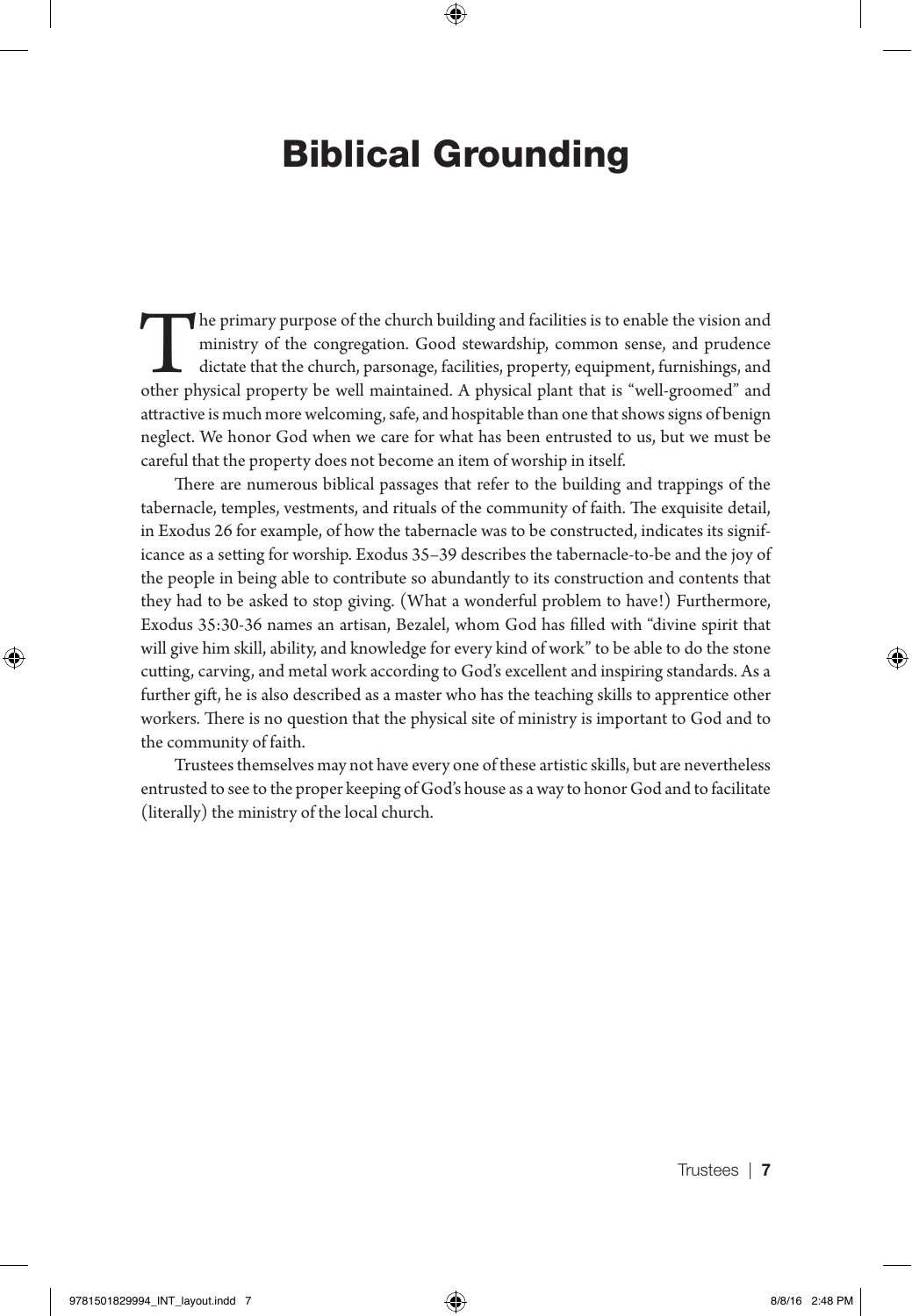## How Do I Relate to Other Groups in My Church?

The chairperson of the trustees, or a designated representative, will work with other officers or committees within the church. This may be done through the church council, by attending one of the other committee's meeting officers or committees within the church. This may be done through the church council, by attending one of the other committee's meetings, by inviting a representative of the other committee to the trustees' meeting, or in specially arranged settings.

#### **The Charge Conference**

The charge conference is the primary governing body of your church. It sets the policy and direction for all work and ministry of the church. As a trustee, you were elected by the charge conference to act as its agent in caring for the physical resources of the church and for all legal matters. The trustees shall report at least annually to the charge conference about the state of the church's property, equipment, investments, and resources in their care.

In all matters, you will receive guidance from the charge conference (¶2529, the *Discipline*) before acting for the church. The charge conference may give you broad limits within which to act, or it may give you specific assignments in your stewardship of church facilities.

You might receive these assignments from the charge conference:

- incorporate the local church;
- develop a policy (to be approved by the charge conference) to be used by the church in purchasing, leasing, selling, mortgaging, constructing, remodeling, repairing, and maintaining any and all church properties;
- develop policies for the use of your church building, facilities, grounds, vehicles, equipment, and furnishings;
- develop a covenant or other agreement with short- and long-range "tenants" (groups or individuals that use the church and its facilities on a regular basis);
- develop a policy for the acceptance or rejection of bequests, gifts, or trusts.

#### **The Church Council**

If you are the chairperson of the trustees, you, or a trustee representative, are a member of the church council (¶252.5.e, the *Discipline*) and are responsible for taking the recommendations of the trustees to the church council for approval and action. You are also responsible for taking recommendations and directions of the council back to the trustees. Other trustees may serve on the church council because of other offices they hold. If additional representation from the trustees is desired, one or more members may be elected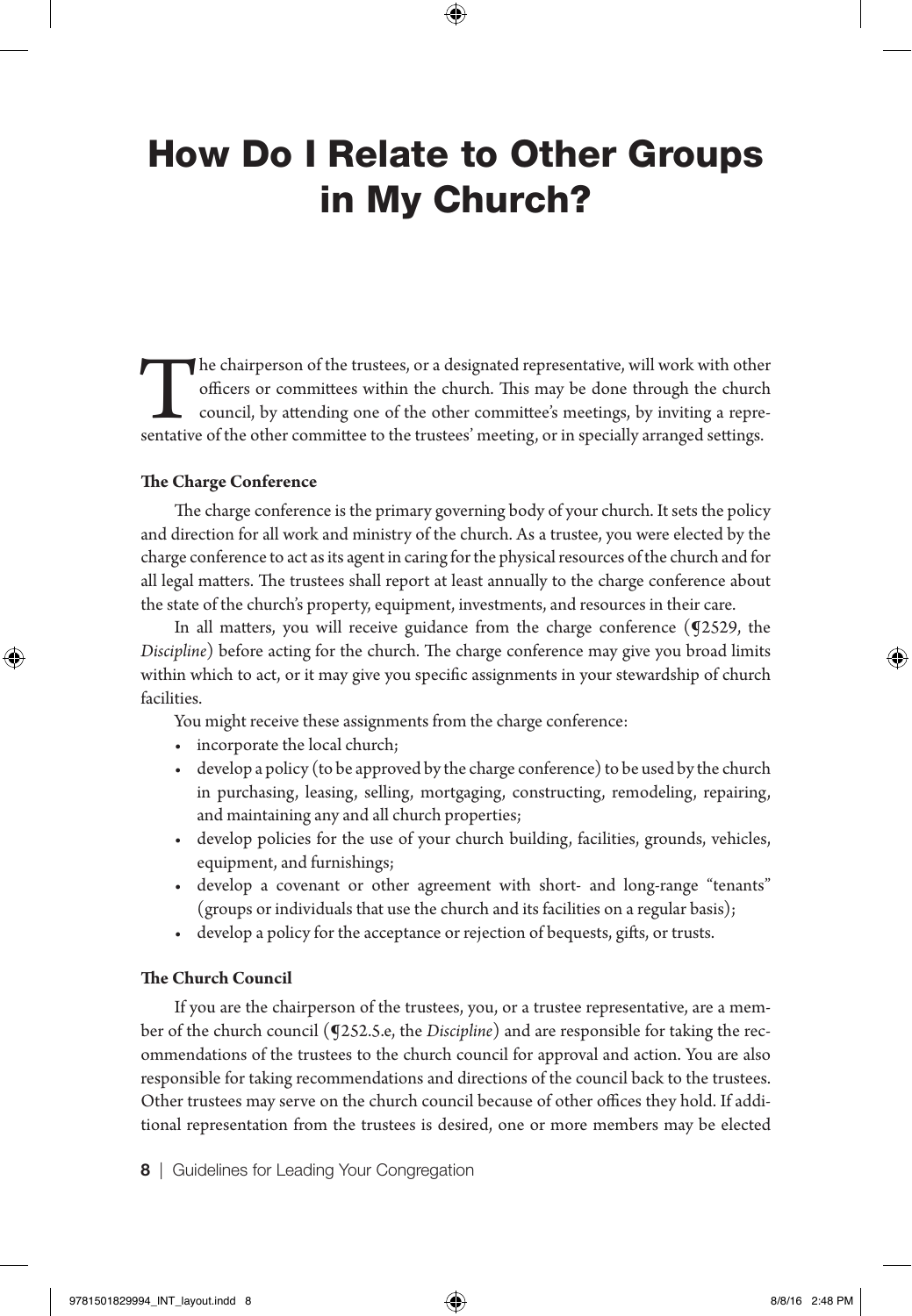to the church council by the charge conference as members at large. The church council is responsible for planning, coordinating, and implementing the church's program for ministry. Many aspects of this program take place within the buildings for which you are responsible. You will work cooperatively with the council to develop plans for providing buildings and equipment to support that program of ministry. When developing a building-use policy for the church, you will coordinate with the church council.

#### **The Committee On Staff/Pastor-Parish Relations**

The committee on staff/pastor-parish relations (S/PPRC) (¶258.2, the *Discipline*) is responsible for all appointed and employed personnel related to the church. The primary purpose is to ensure that all employees receive fair and impartial consideration for salaries and benefits and that a common and consistent set of personnel policies is adopted and used.

As a trustee, you may provide day-to-day supervision of persons related to your work, such as the church custodian or building manager. You will work closely with the S/PPRC to maintain the parsonage $(s)$ . You may also assist in the development of comprehensive personnel policies, including a sexual misconduct or harassment policy.

#### **The Committee On Finance**

The committee on finance (¶258.4, the *Discipline*) is responsible for raising, managing, and distributing the necessary funds for ministry in the church. The board of trustees will prepare an annual budget and present it to the committee on finance. That committee in turn will evaluate your request, along with all other requests, and then make a recommendation to the church council for action. There shall be a trustee representative, selected by the trustees, on the committee on finance.

The trustees are generally empowered to spend money that has been budgeted, as they deem necessary and without further permission. It is prudent and considerate, however, to notify the committee on finance and/or the church treasurer when you anticipate a large expenditure that may affect the cash flow of the whole church budget. When an expense exceeds the budget or was not accounted for in the budgeting process, it is crucial to consult with the committee on finance and the church treasurer before committing funds.

#### **The Church Business Administrator**

The expanding responsibilities for administration, along with increasing state and federal regulations, are creating a need for additional staff to handle the business affairs of the church. The work of a church business administrator allows the staff of the church to spend more time on pastoral and spiritual duties.

If your congregation employs a church business administrator, he or she functions as part of the total church staff and is usually responsible directly to the senior pastor. Some duties often assumed by the administrator are financial, office, property and food service management, and assisting appropriate boards and committees with their work. Churches interested in learning about the role of the church business administrator should contact the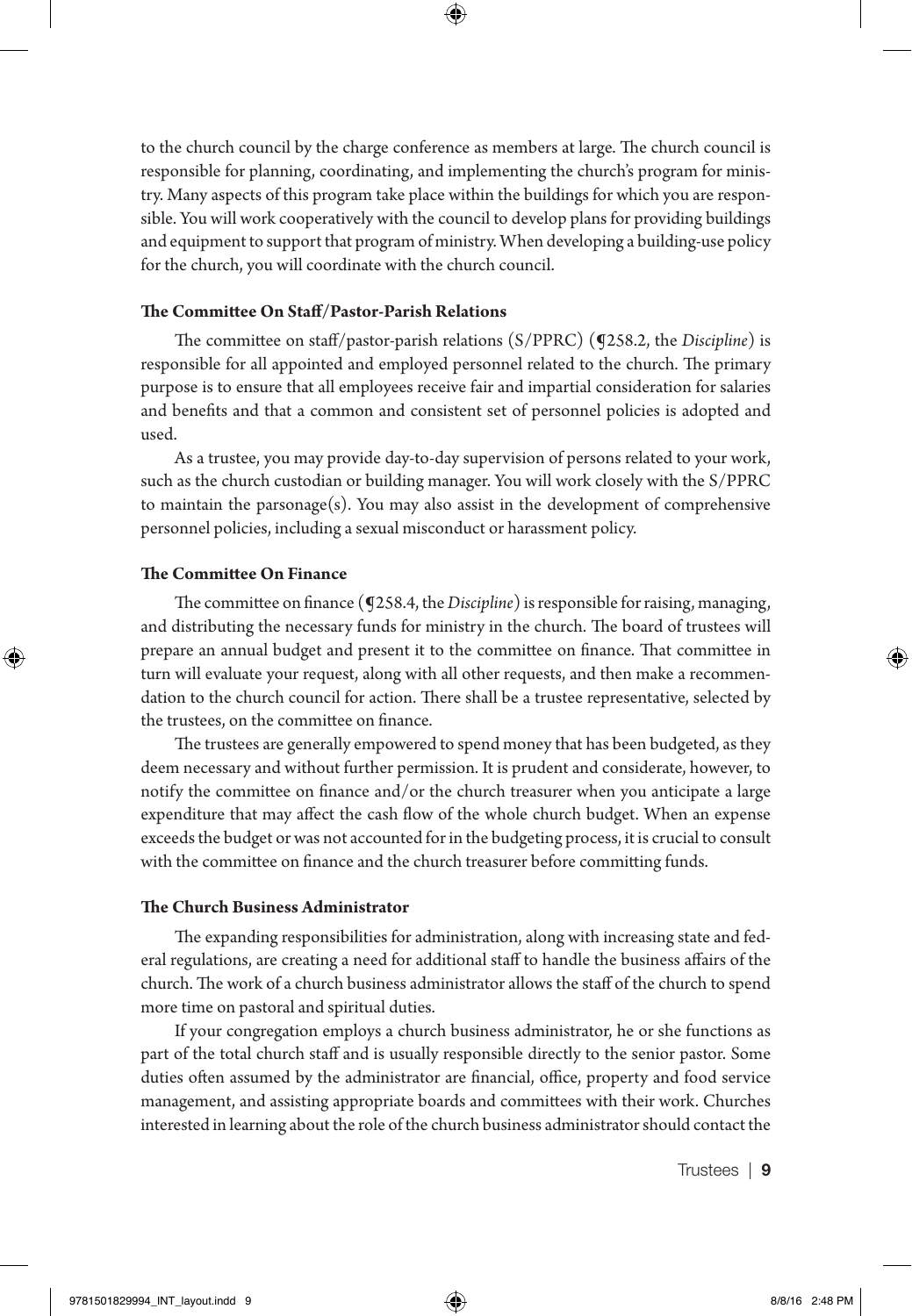General Council on Finance and Administration (www.gcfa.org) for information about the United Methodist Network of Practice.

#### TIP

A growing pool of persons have identified church administration as a calling. These persons have a grasp of tools learned over a number of years in management. The United Methodist Church, through the General Council on Finance and Administration, works with these persons in a certification of their ministry.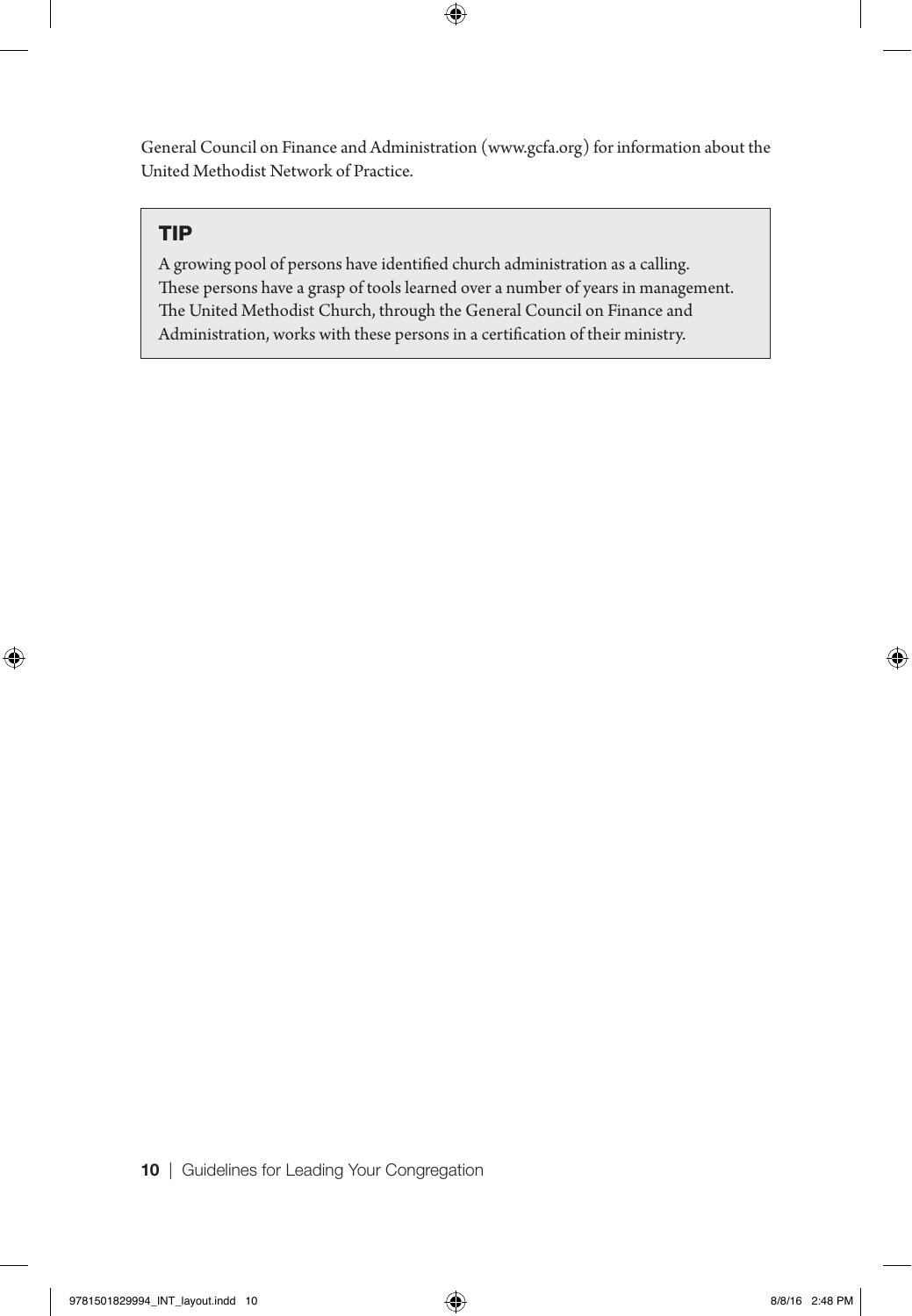## How Is the Board of Trustees Organized?

#### Settings

#### **Charge Conference Setting**

**Membership.** The board of trustees comprises not more than nine or fewer than three members. The *Discipline* recommends that at least one-third of the trustees are laywomen, one-third laymen, and two-thirds members of The United Methodist Church (¶2525, the *Discipline*).

**Chairperson.** The chairperson must be a professing member of the local United Methodist church. (Retired or active clergy affiliated with the congregation or other affiliate members are not eligible to serve as chair, although they may be members of the board.) At the first meeting of the trustees, the chairperson is elected for one year (¶2530.2, the *Discipline*). The chairperson will represent the trustees as a member of the charge conference and the church council.

**Length of Term.** You were nominated by the committee on nominations and leadership development and elected by the charge conference to serve a term of up to three years (¶2526, the *Discipline*). In order to maintain continuity and experience, you and other trustees are divided into three classes (designated by year) with an equal number of trustees in each class. One class of trustees is elected each year. The charge conference can also fill vacancies that occur in any class.

**Non-Church Members.** A provision in the *Book of Discipline* (**92525**) allows for up to one-third of the trustees to be nonmembers of your church. There may be a person who is involved in your congregation, not yet a member, who would make a good trustee. This provision allows you to work with the committee on nominations and leadership development to have such a person elected by the charge conference to your board of trustees.

#### **Circuit Charges Setting**

A circuit that owns a parsonage, cemetery, campground, or other real estate may elect charge trustees. The charge trustees are elected at a charge conference and are answerable to the circuit charge conference. Their qualifications, organizational procedures, and legal responsibilities are the same as those of local church trustees. When a circuit that owns property jointly is reorganized so that one of the member churches is no longer a part of the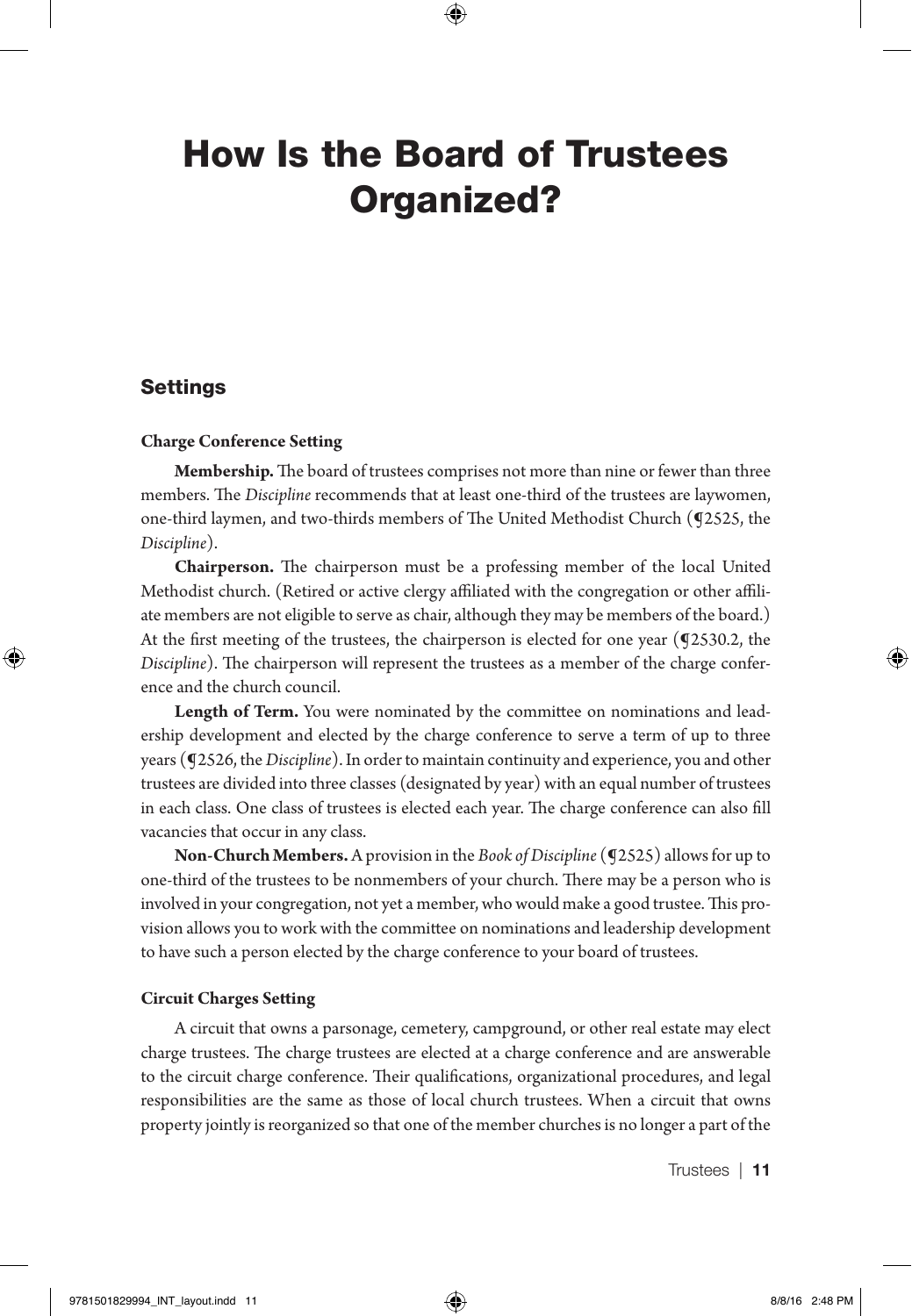circuit, *The Book of Discipline* (¶2528.4) makes provision for a financial settlement of the interest each church has in that real estate.

#### **Cooperative Parishes Setting**

When a cooperative parish comprises two or more pastoral charges, it may have a board of trustees for the parish as a whole (¶2528, the *Discipline*). The parish board is in addition to the charge trustees and the local church trustees. These trustees are selected by the charge and/or church conference related to the cooperative parish and are to be representative of each congregation encompassed in the cooperative parish.

#### Getting Organized

**First Meeting:** Trustees are to meet and organize within the first thirty days of the calendar or conference year (¶2530.1, the *Discipline*). The previous chairperson or the pastor calls the meeting for this purpose.

First Task: Your first item of business is the election of officers (92530.2, the *Discipline*). Officers shall include a chairperson and may include a vice-chairperson, secretary, and other officers as needed. (**Note:** The chairperson and vice-chairperson shall not be members of the same yearly class so as to avoid these two offices becoming vacant at the same time. Election of a treasurer will depend on your church's practice and procedure.)

**TIP:** Help the new trustees each year recognize the biblical and theological foundations for your work. You are the "keepers of God's house," and your ministry ensures that the facilities and residences are functional, safe, and ready for the work of the whole church. All the areas of the facility are "sacred space" in the sense that they are there solely for the purpose of helping advance the church's mission to make disciples.

**Second Task:** Orient the new trustees. Walk through the building(s) to acquaint all trustees with safety features; water, gas, electric cutoffs; potential trouble spots; and so on. New trustees may have a fresh perspective that enables all the trustees to see things as they really are, rather than the way to which you have become accustomed. Next, organize your work into manageable portions and set your calendar for the year.

**TIP:** Consider organizing tasks according to the categories of importance and urgency. Address the urgent issues promptly, but be sure also to institute a plan to deal with issues that are important before they become urgent and to keep from spending unwarranted time on items that are urgent but not important. Monitor the time taken up by tasks that are neither urgent nor important so that you are mindful of whether they rob time and energy from more appropriate activity.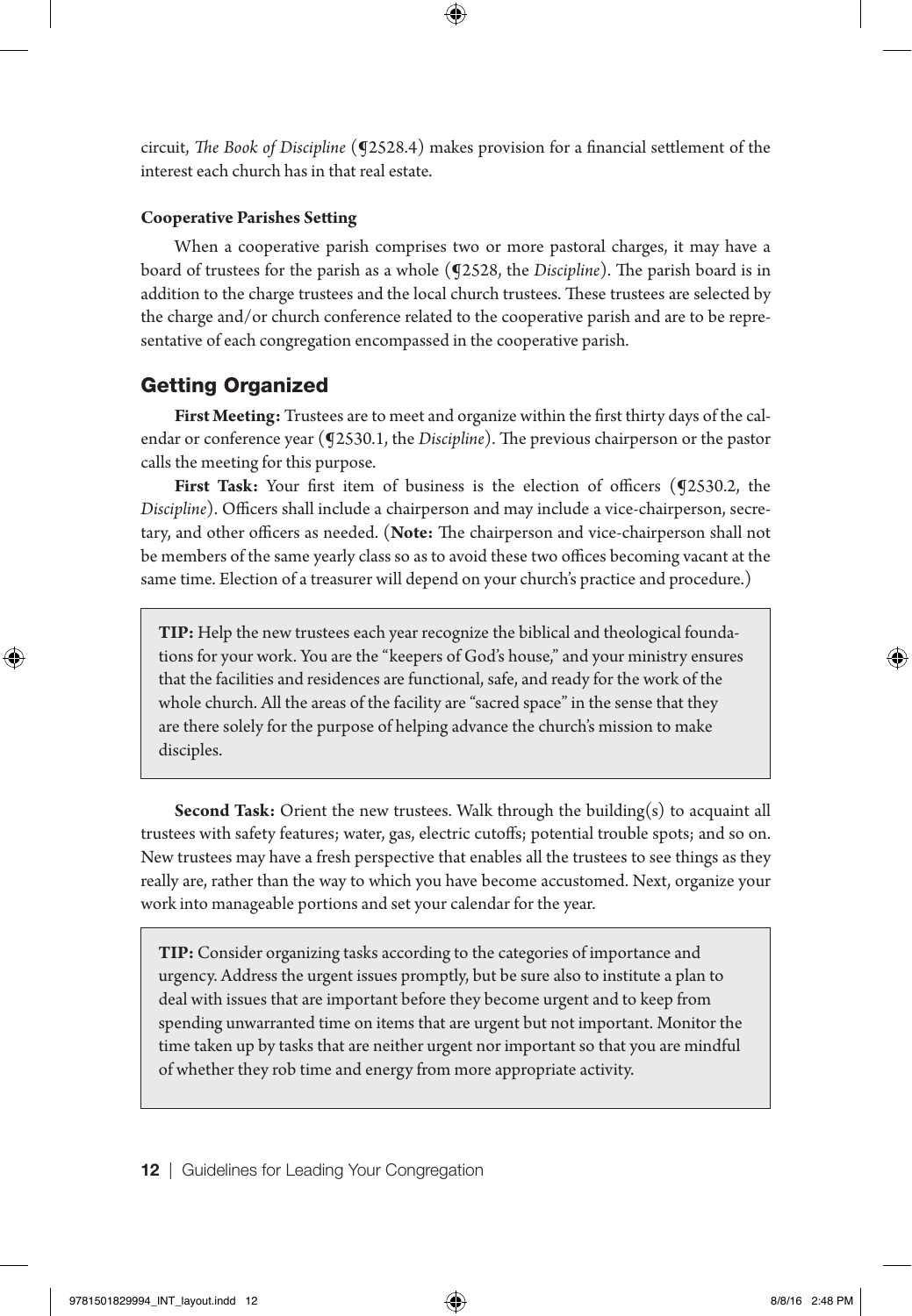#### **Important Ongoing Responsibilities**

Refer to *The Book of Discipline* (¶2533) for a description of the trustees' powers and limitations. The following list summarizes many of those responsibilities.

- Conduct an annual inventory of all real property.
- If there is a parsonage, accompany the committee on staff/pastor-parish relations on at least one inspection and inventory of the parsonage(s) each year.
- Inspect and inventory all equipment and set up a maintenance schedule.
- Set up a schedule for painting and redecorating.
- Consider the merits of service contracts on large equipment such as air conditioners, refrigerators, heating systems, typewriters, copiers, computers, and other such equipment.
- Ensure that your facilities are accessible to persons with disabilities.
- Develop guidelines for receiving and managing wills, trusts, bequests, and other investments given to the church.
- Contact your local utility company for an energy audit.
- Evaluate your insurance coverage annually. Work with your insurer to develop risk management policies for the church.

**TIP:** Facilitate your work as trustees by dividing the work (for example, buildings, grounds, bequests, equipment) and assigning it to subgroups of one or more trustees.

#### **Meetings**

Consult ¶2532 of the *Discipline*:

- Your meetings may be called by the chairperson, the vice-chairperson, or the pastor.
- Meetings should be held as often as necessary but at least once a quarter year.
- A majority of the members of the board of trustees constitutes a quorum.
- At the first meeting of the year, develop a schedule of meetings and tasks to be considered for the entire year.
- When drafting a calendar of activities for the year, consult with the pastor(s) and staff along with the chairperson of the church council and other key officers in order to avoid any major conflicts.

#### Sample Schedule of Tasks

#### **January–March**

- Organize and elect officers.
- Review and evaluate all property and buildings.
- Survey and inventory contents of the safe deposit box.
- Conduct an energy audit.
- Review church's legal status, if incorporated.
- Report to the church council.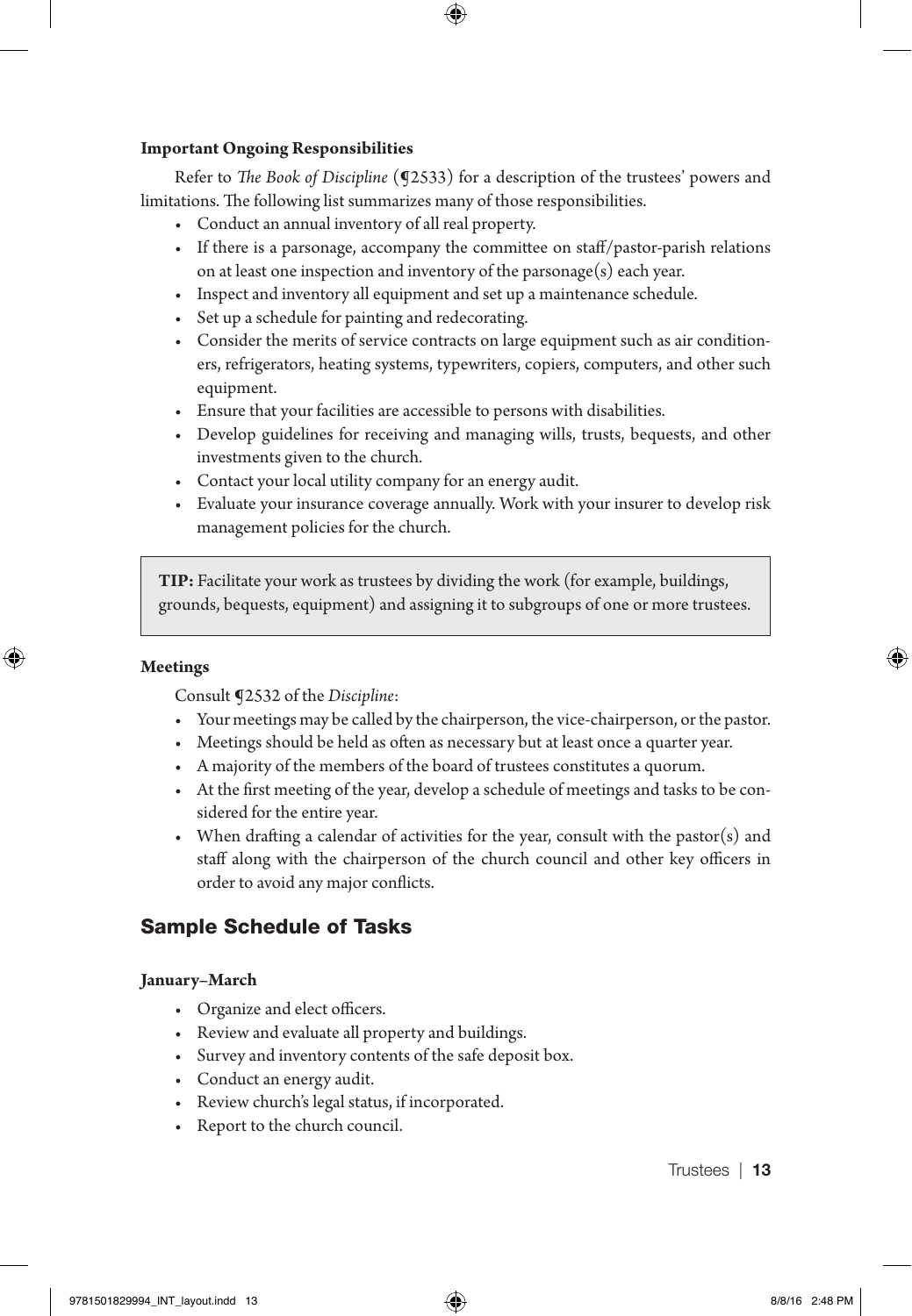#### **April–June**

- Inventory equipment and prepare a maintenance schedule.
- Evaluate service contracts.
- Evaluate insurance coverage.
- Take a walking tour of all facilities to consider access for persons with disabilities.
- Schedule and conduct a fire drill, lockdown, or other necessary safety drills.
- Report to the church council.

#### **July–September**

- Review and evaluate all buildings and property.
- Project your financial needs for next year's budget.
- Review policies and procedures for receiving and managing wills, bequests, and trusts; review the church's investment policy.
- Review the building-use policy.
- Inspect the heating and air-conditioning system for efficient use.
- Report to the church council.

#### **October–December**

- Tour the parsonage(s) and meet with the parsonage family/families about their needs concerning their home.
- Review year-end needs for annual reports and audit.
- Inventory and inspect equipment.
- Check all fire extinguishers.
- Have an investment counselor review your church's investment policy and procedures.
- Report to the church council.

#### Reports

**Church Council.** Help the entire church's leadership experience what you are doing as trustees and seek their guidance and support. A good process is to present to the church council a brief digest of the minutes of all meetings held since the last report.

**Charge Conference.** Report in writing to the charge conference at its annual meeting. Use report forms provided by your annual conference or available from Cokesbury. *The Book of Discipline* (¶2550) states the items for inclusion in the report to the charge conference.

#### Prepare Your Budget Request

The committee on finance (¶258.4, the *Discipline*) is responsible for raising, managing, and distributing the funds necessary for your work as trustees. You will need to present an annual request to the committee on finance and to include in the annual church spending plan or budget those funds necessary for the maintenance, upkeep, and management of all church-owned buildings and grounds.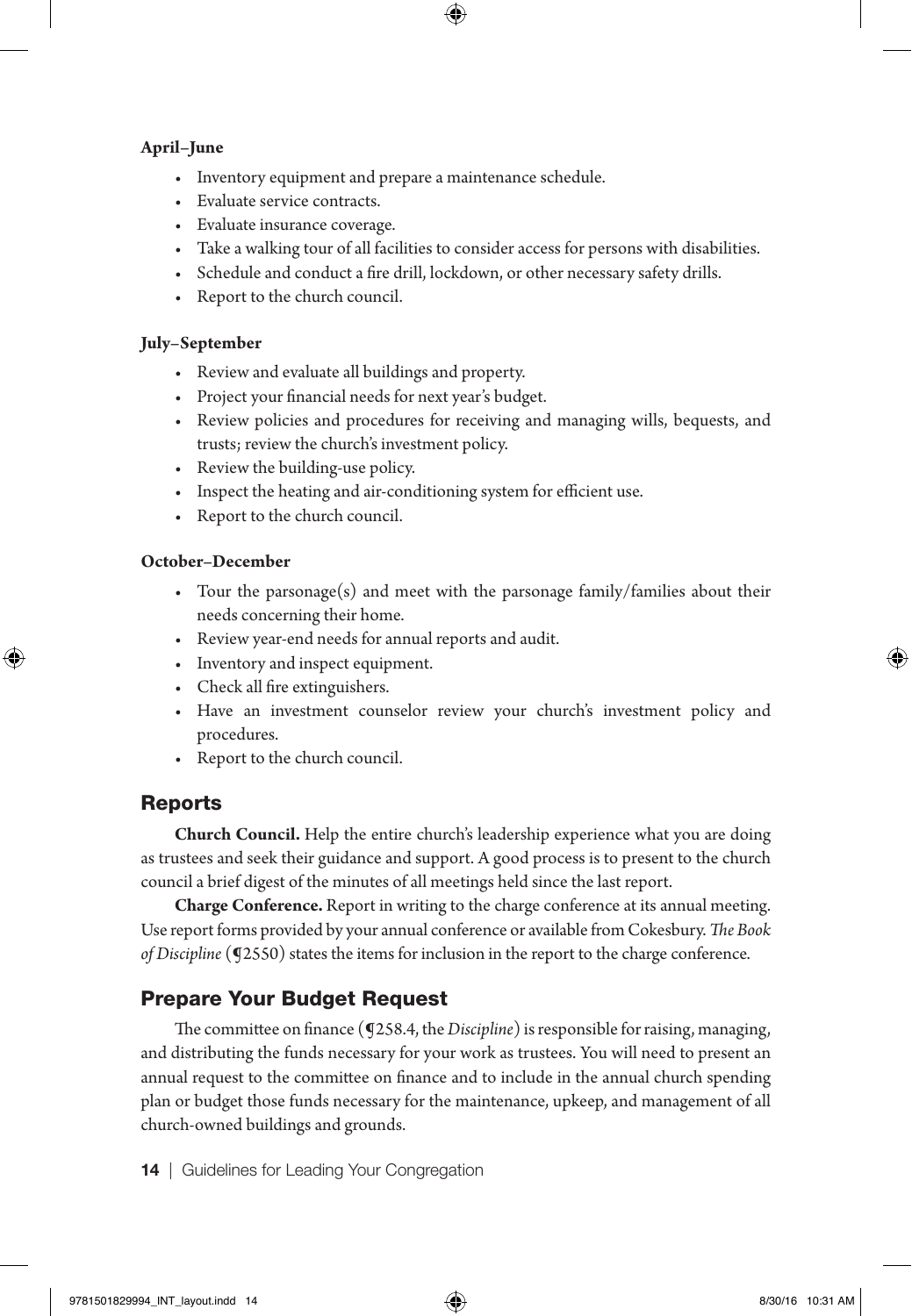Categories frequently found in the trustees' budget include:

- Maintenance and repair of buildings
- Maintenance of grounds
- Maintenance of equipment
- Purchase of equipment
- Insurance
- Debt retirement
- Utilities
- Parsonage furnishings
- Taxes, if appropriate
- Future capital needs of the church

Although your funding will come from the annual church spending plan, the church may raise additional funds for capital projects. Funds for these capital projects will come from several sources:

- Annual church spending plan
- Special gifts designated for a particular project
- Bequests for designated and undesignated purposes
- Investment income
- Endowments and memorial gifts

#### **TIP:**

1. Include short- and long-term needs related to your work as trustees.

2. Set aside emergency funds in special accounts, managed by the committee on

finance, to ensure the availability of funds when emergency needs arise.

3. Follow policies and procedures established by the committee on finance for ade-

quate internal controls of the income and expenses of the trustees' spending plan.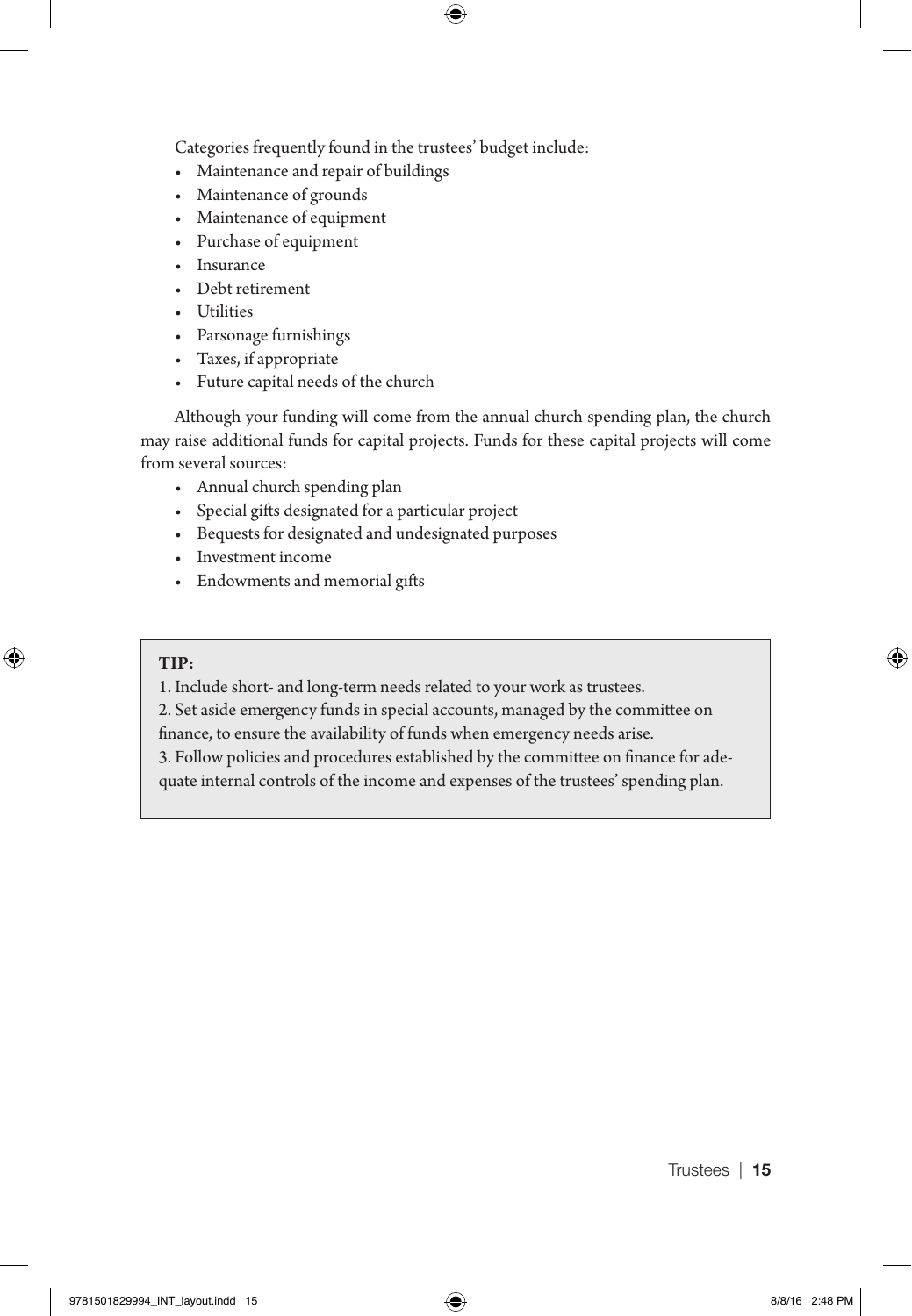## Management Responsibilities

#### How to Manage Bequests, Legacies, and Trusts

When your church is the beneficiary of a will or the recipient of a trust or other similar estate-planning tool, according to the guidelines set by the charge conference, the trustees will receive such gifts and administer them (¶2529.3 and ¶2533.5, the *Discipline*). Your first responsibility is to implement the will and intent of the donor. You are to invest the funds in accordance with the terms of the bequest, trust, or gift in accordance with the *Book of Discipline,* the Social Principles, the local laws, and the direction of your charge conference. Your charge conference directs the reception, management, and dispersal of such funds, and/or the income generated by them. *The Book of Discipline* encourages the board of trustees to consider placing funds with the conference or area United Methodist foundation for administration and investment.

If your church has a committee on memorials, a wills and estate planning committee, an endowment and permanent funds committee (¶2534, the *Discipline*), or a local church foundation (¶2535) then transferring such responsibility to them would be appropriate. In such a case, a trustee should serve as an ex-officio member of the committee or task force.

**TIP:** If your church does not have such a committee or task force, you may want to organize a group through the charge conference that will:

- emphasize the need for adults of all ages to have a will and estate plan;
- stress the need for members to include The United Methodist Church in their will or estate plan;
- share information and plan educational events to teach Christian principles related to wills and estate planning. You may also consider establishing a separately incorporated church foundation.

Additional resources that provide guidance on endowments, memorial funds, wills and estate planning are available from the Stewardship Office at Discipleship Ministries (GBOD); 877-899-2780, ext. 7165; stewardship@umcdiscipleship.org.

#### How to Manage Insurance Coverage

Trustees are responsible for obtaining adequate insurance coverage for the church, including annually comparing the church's coverages to an insurance schedule published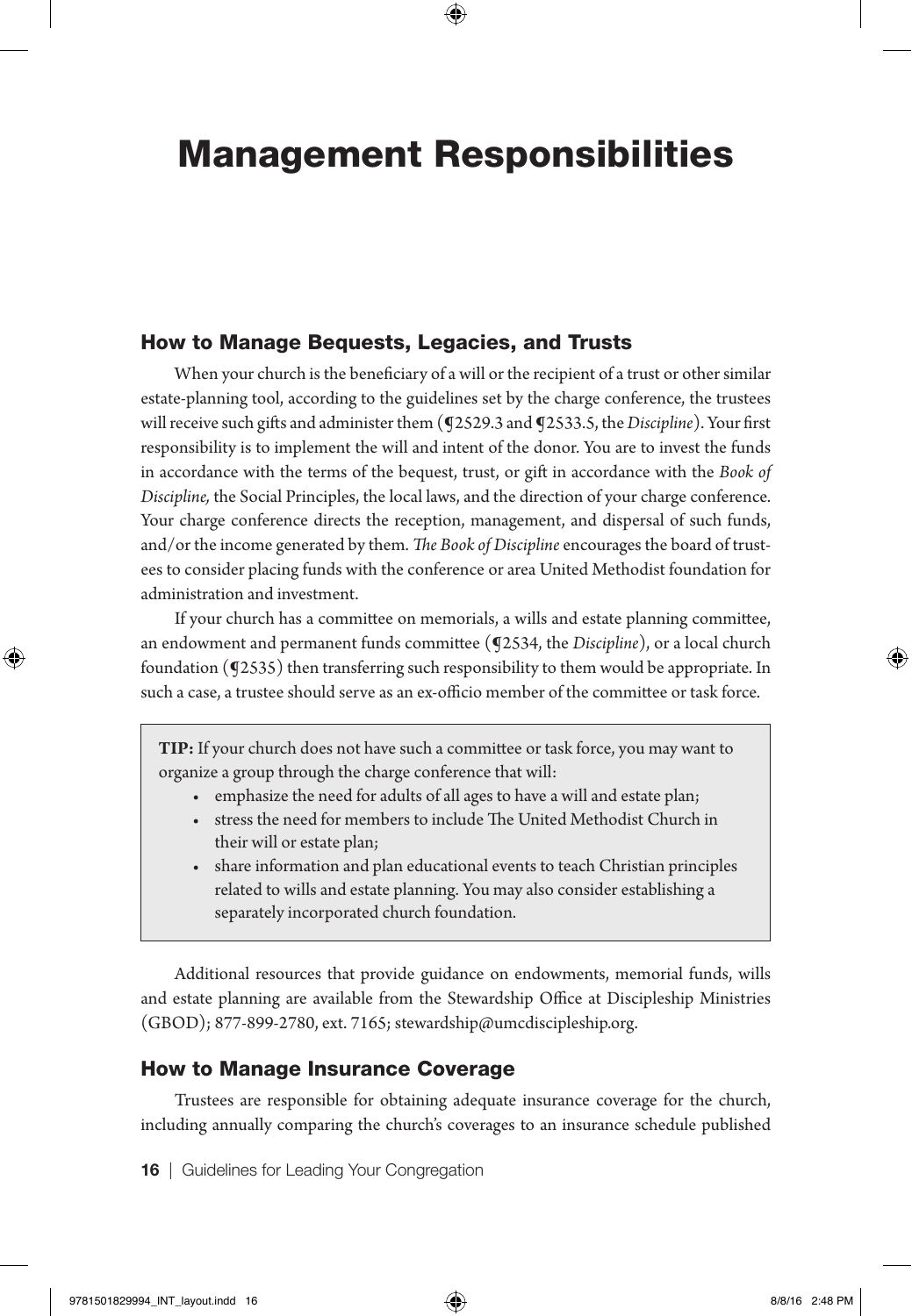by GCFA and then reporting to the charge conference on recommendations to bring the church's coverages into compliance with the published schedule (¶2533.2, the *Discipline*, updated 2016). In addition to property protection, special attention must be given to full liability coverage, including sexual misconduct coverage. In some areas, "terrorism coverage" is now required, which increases your premium.

#### **Annual Review**

Changes in coverage, in the law, and in insurance products require an annual review of your protection. Make sure that all coverage is current and no coverage has been excluded. Carefully consider coverage for wind damage, sexual misconduct, flooding, and so forth.

#### **Policies And Procedures For Managing Insurance**

- Review your church's insurance program with an insurance agent annually.
- With fire officials, conduct a safety inspection of the buildings annually to identify hazards that could cause personal injury, fire, or other loss of property.
- Keep current a detailed inventory of all furniture and equipment. Keep this inventory in a fireproof facility for safekeeping.
- Appraise all property and equipment at least every three years to update the evaluation.
- Secure quotes from at least two different sources when purchasing insurance protection.

**TIP:** A video or photographic inventory of all furniture, equipment, and rooms of the church and parsonage(s) makes an excellent inventory record. This, too, should be kept in a safe place away from the church.

- Inform the committee on finance of insurance premiums and when they are due.
- Review your insurance policies to confirm that all special items—such as an expensive organ, stained-glass windows, computer, and silver—are covered.

The General Council on Finance and Administration has established United Methodist Insurance. This program may allow local congregations to take advantage of more extensive coverage at a reduced cost. All local churches and agencies subject to *The Book of Discipline*  and all employees of these bodies are eligible to participate in these programs subject to the availability in their states. Information on the specific coverage with details, descriptions, and application forms is available from the General Council on Finance and Administration (www.gcfa.org) or www.uminsure.org.

#### How to Manage Church Property Policies for Building Use

Church buildings are being used more than ever by groups both within and outside the church. The pastor and/or the trustees have responsibilities when permission is granted to outside groups to use church facilities (¶2533.3, the *Discipline*). The church should have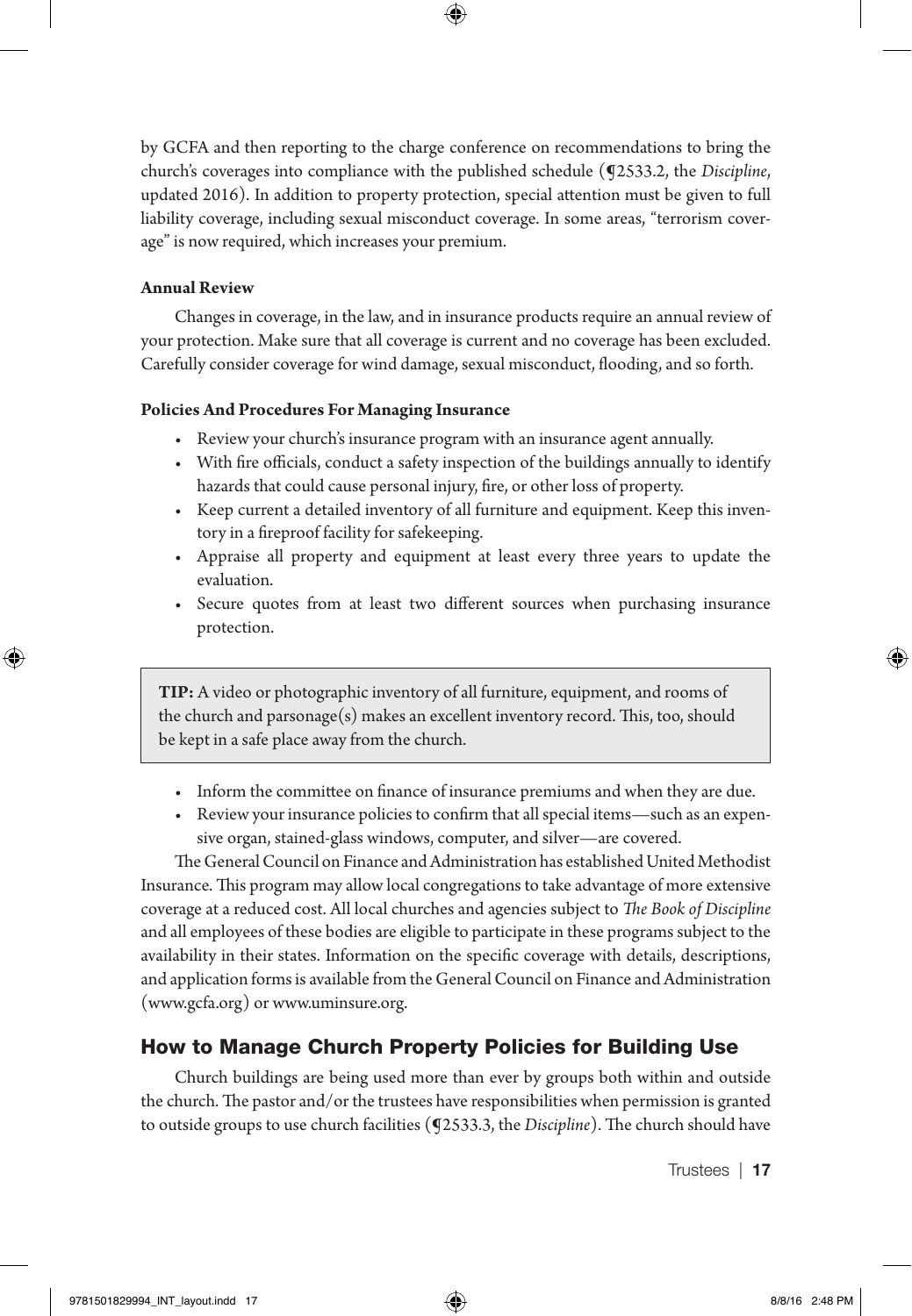a thoughtful, clearly written, and flexible policy as to the terms and conditions of building use. The board of trustees under your leadership develops and writes the policy and presents it to the church council or the charge conference for approval.

#### **Items To Include In The Policy Statement For Building Use**

- Procedures for scheduling the use of buildings and equipment, including the names of the persons or committees authorized to make decisions about requests for building use.
- Availability of the buildings and facilities to non-church groups; prohibition against the use of church facilities by for-profit groups.
- Requirement for non-church groups to provide certificates of insurance naming the church as additional insured and listing the names of responsible parties using the church facilities.
- Agreements and releases of liability to be signed by the non-church group.
- Donations request to offset expenses involved in building use. (NOTE: If donations are requested or fees are collected for building use, an attorney should be consulted to determine how these actions may affect the tax-exempt status of the local church property.)
- Responsibility of users to clean up, lock up, and care for the facilities, or special provisions or arrangements for the use of the church custodial staff for these services.
- Limitations on the use and movement of furniture and equipment, including musical instruments and sound equipment.
- Arrangements for custodial services.
- Special provisions for the use of the kitchen and arrangements for food service.
- Designation of rooms that may or may not be used for special functions.

The charge conference, the church council, or the trustees may request the development of a policy statement; however, the actual writing of the statement is a function of the trustees in cooperation with the pastor(s) and the church council.

Write the policy to reflect the ministry and use of the facilities, *not to limit ministry*. A policy not to allow outside groups to use the church inhibits the outreach ministry of the church. A policy that prohibits food in certain areas of the church may make those rooms unusable.

**TIP:** As you write these policies, begin by interviewing the pastor(s), church council, the youth council, United Methodist Women, United Methodist Men, and others involved in the use of the facilities so that you will understand their program needs.

Present your statement of policy to the church council for review and adoption. Remember, a policy statement is always in process. Review the statement at least once each year to see how it can best be used to promote the ministry of your church.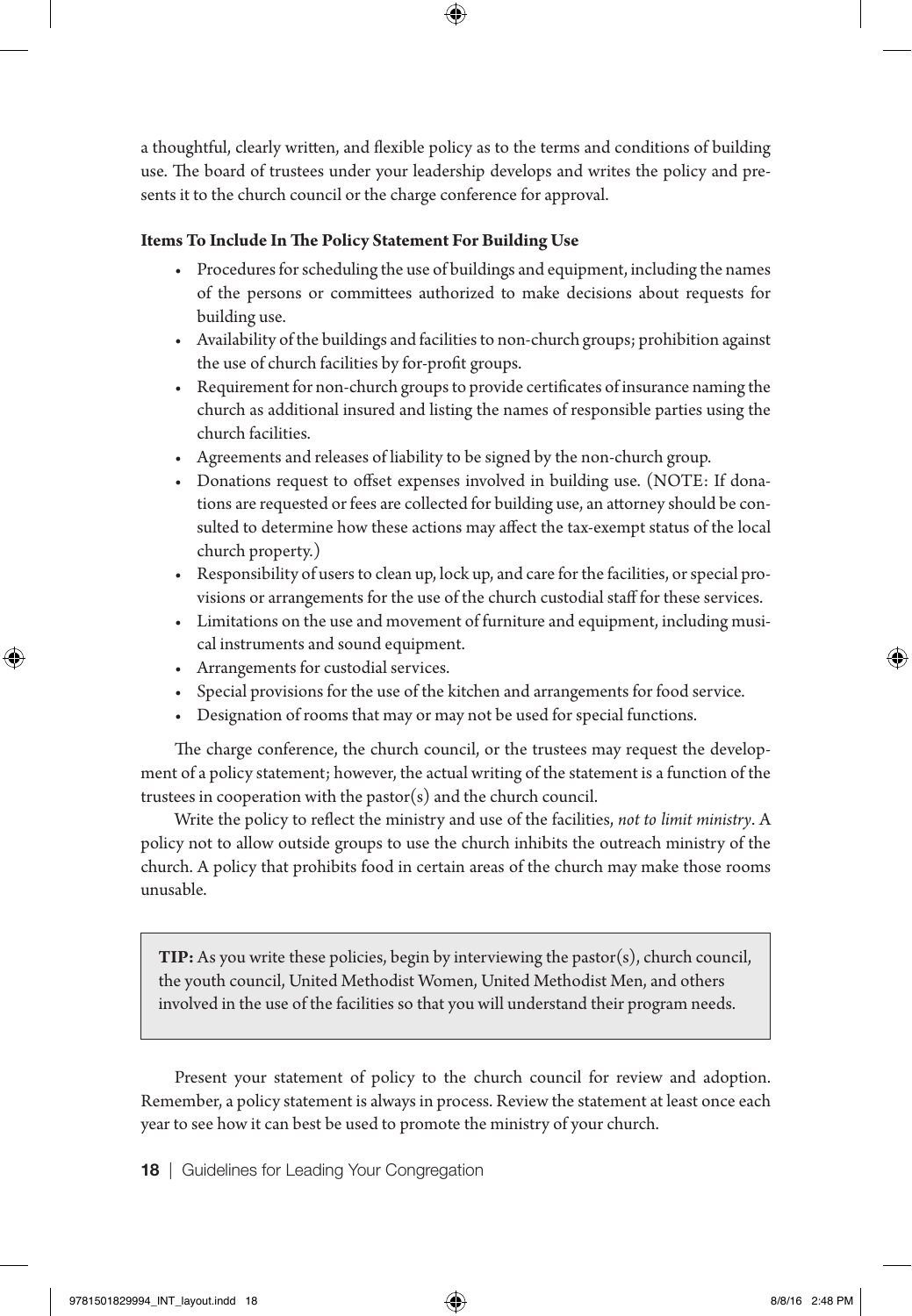**TIP:** Prepare a pamphlet for general distribution to the members of your church and to outside groups stating the policies related to the use of the building for weddings, receptions, funerals, and other events.

#### **Building Maintenance**

One of your major responsibilities (¶2533.1, the *Discipline*) is to plan for the maintenance of church grounds and the purchase, maintenance, repair, and replacement of broken, worn-out, and obsolete equipment. Following your yearly inspection of the grounds, building, and equipment, have the board meet to establish priorities for needed repairs and maintenance. Include a detailed proposal of costs to accomplish your maintenance program. Once the maintenance program and proposed spending plan or budget have been approved by the church council, you can establish a schedule and assign specific responsibilities for the supervision of the various projects.

**TIP:** Keep a permanent record of repairs, maintenance, and improvements for future reference. This eliminates any question about the date a new roof was put on the church or when a water heater was replaced at the parsonage. It also provides a basis for the appraisal of church property and equipment. Keep warranty information dated, in a safe place, and accessible. As items are replaced, remember to remove obsolete papers and outdated warranty information from the file.

Some churches have a Property Committee that is responsible for maintenance and repair projects. In such cases, the chairperson of this committee shall be a trustee, although non-trustees may serve on the committee.

#### **Parsonage Responsibilities**

You will work with the pastor(s), the  $S/PPRC$ , and the parsonage committee, if one exists, to provide clean, well-equipped, and adequate housing for the family/families of the pastor(s).

**NOTE:** Some annual conferences have adopted policy statements including standards for parsonages. Trustees must be familiar with these standards. Copies are available from your district superintendent.

*The Book of Discipline* (**J**2533.4) provides that the chairperson of the committee on staff/pastor-parish relations, the chairperson of the board of trustees, and the pastor shall make an annual review of the church-owned parsonage to ensure proper maintenance. Parsonage maintenance and the replacement of parsonage furnishings (if provided by the local church) should be included in the annual maintenance plan and budget of the trustees.

#### **Acquisition Of Property**

In The United Methodist Church, all local church property is held in trust for the benefit of the entire denomination (¶2501, the *Discipline*). Legal title to property owned or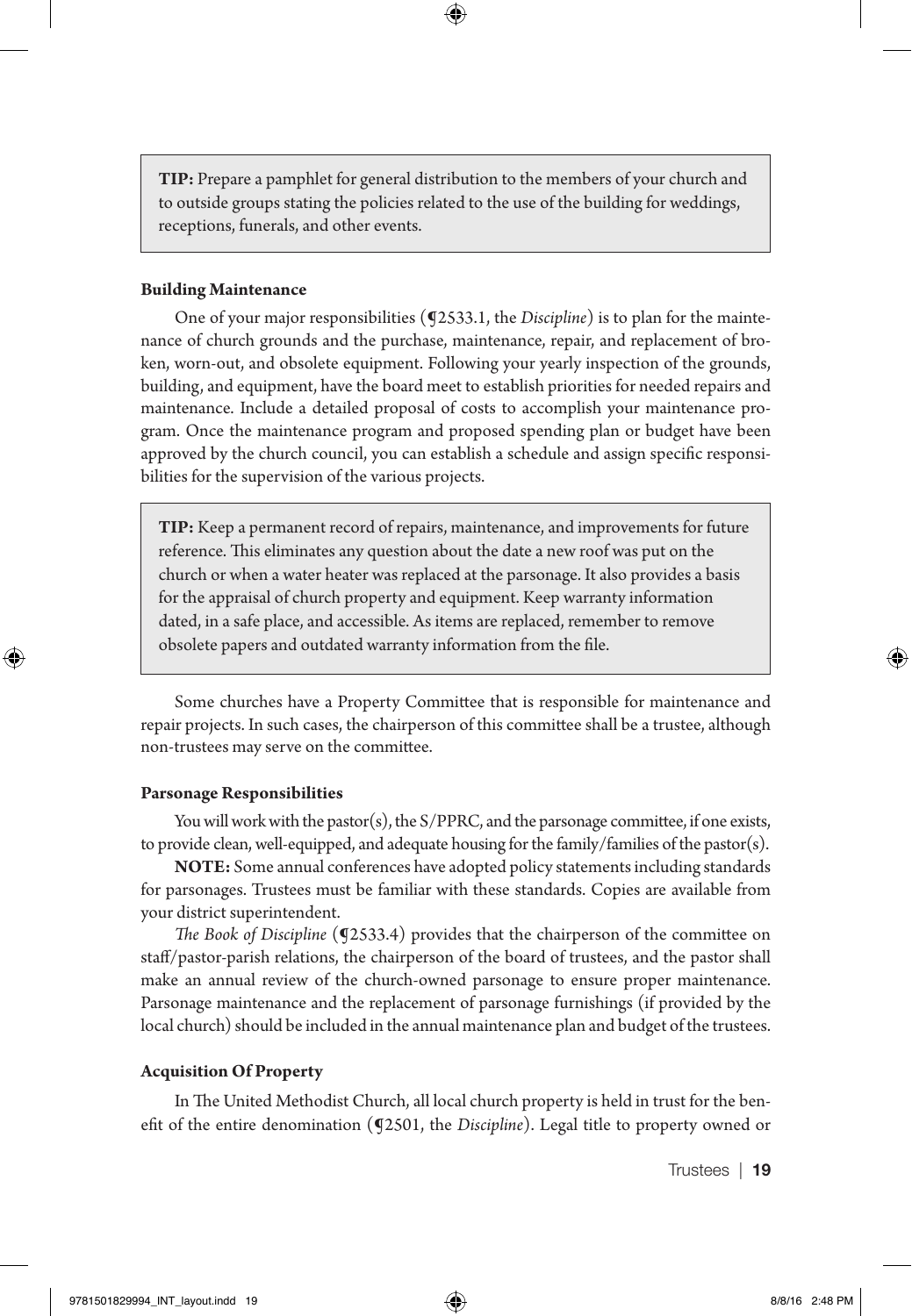acquired by an incorporated local church is held in the name of the corporate body (92538, the *Discipline*). Legal title to property owned or acquired by an unincorporated local church is held in the name of the trustees (¶2536, the *Discipline*).

Prior to the purchase of real estate by a local church, several requirements must be satisfied ( $qq$ 2537 and 2539, the *Discipline*):

- Provide at least ten days' notice for a meeting of the charge conference. This notice is to be announced from the pulpit and in the weekly bulletin, newsletter, or electronic notice from the church (or if the church is incorporated, such other means if required or permitted by local law). Also, the notice must state the proposed action to be voted upon.
- The proposed action must be approved by a majority vote of those present and voting at the charge conference (and if the church is incorporated, such other corporate body as may be required by local law).
- The action must have the written consent of the pastor and the district superintendent.

In the case where a local church wants to build, purchase, or substantially remodel a church, educational building, or parsonage, more detailed disciplinary requirements apply (¶2544, the *Discipline*).

When local property laws are in conflict with the procedures or requirements in *The Book of Discipline,* the church must conform to the local property laws (¶2506.1, the *Discipline*). In all acquisitions of real property by a local church, the deed must include the trust clause (¶2503, the *Discipline*).

#### **Sales, Transfers, or Mortgage of Property**

The process for the sale, transfer, lease, or mortgage of real property consists of many of the same steps as those described above for the acquisition of property. There are, however, some differences. Some of the more important differences for both unincorporated (¶2540, the *Discipline*) and incorporated (¶2541) local churches are listed below:

- The written consent of the pastor of the local church and the district superintendent must be attached to or included in the instrument of sale, transfer, lease, or mortgage (¶¶2540.3 and 2541.3, the *Discipline*).
- Prior to consenting to the sale, transfer, lease, or mortgage of any local church property, the pastor, district superintendent, and the district board of church location and building shall ensure that several requirements are satisfied. Among these requirements are that full consideration has been given to the future missional needs of the community and that the transfer or encumbrance conforms to the *Discipline* (¶2540.3 and ¶2541.3, the *Discipline*).
- If the church is unincorporated, any two officers of the board of trustees (unless the charge conference directs otherwise) may execute any documents necessary to implement a resolution authorizing the sale, transfer, lease, or mortgage of the local church property (¶2540.4, the *Discipline*).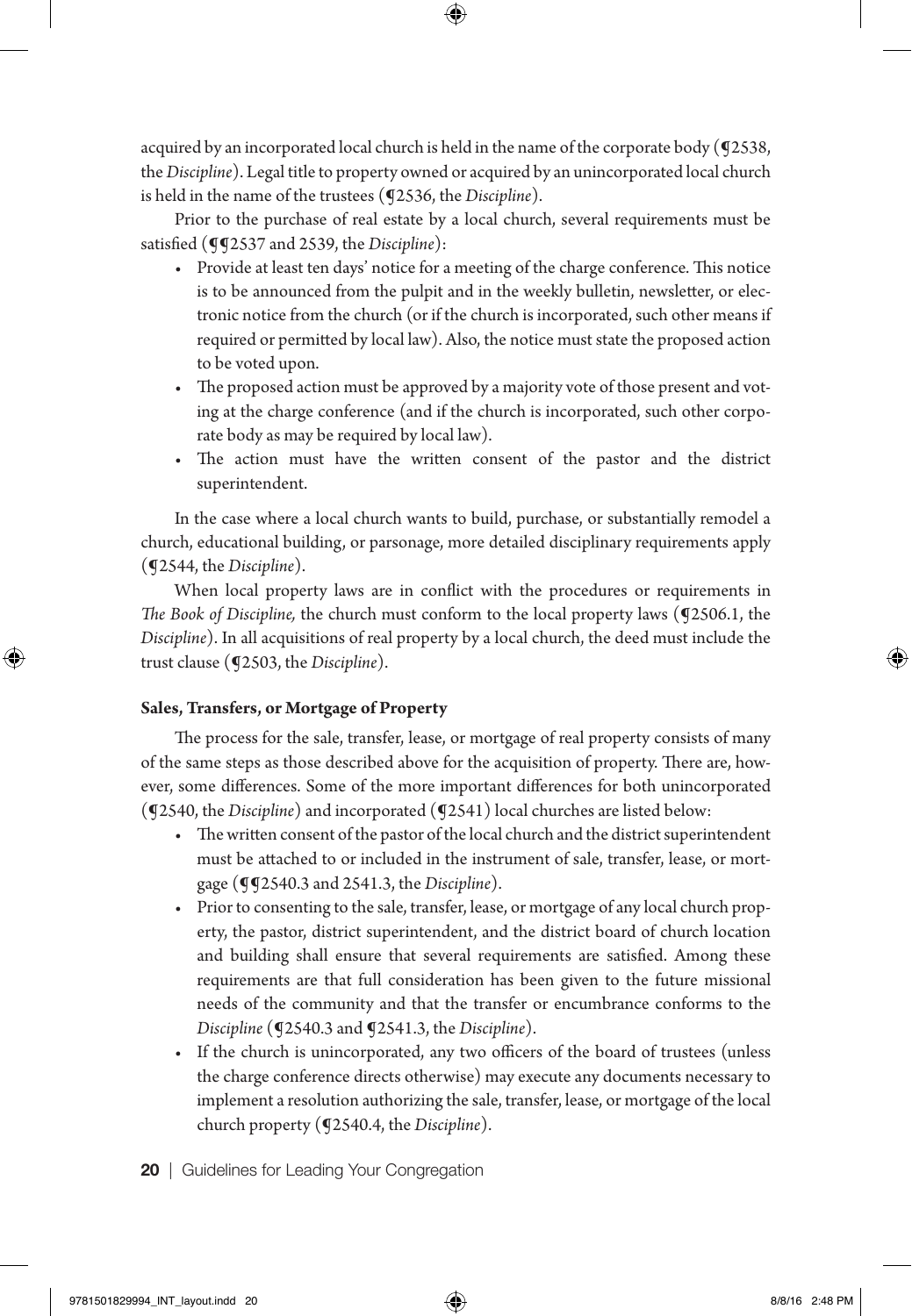• If the local church is incorporated, any two officers of the corporation may execute any documents necessary to implement a resolution authorizing the sale, transfer, lease, or mortgage of the local church property (¶2541.6, the *Discipline*).

**NOTE:** With some limited exceptions, proceeds from the sale or mortgage of a church building or parsonage cannot be used for current operating expenses of the local church (¶2543.1, the *Discipline*).

**TIP:** If your church has received property through a gift for the purpose of resale and the charge conference has accepted it as such, no further meeting of the charge conference may be necessary.

#### How to Manage a Building Program

If your church decides to build, you, as a trustee, will be involved in an exciting yet complex process to ensure that all local, state, and disciplinary requirements are accomplished. Whether your church plans to build a new sanctuary, an education building, a parsonage, or just an addition, it must follow the steps listed below (¶2544, the *Discipline*). The same provisions apply to remodeling or repair projects if the cost is more than 10 percent of the value of the building.

A study committee is to be appointed by the church council to:

- analyze the needs of the church and community;
- project the potential membership with average attendance;
- project the potential for church-school membership and attendance;
- project the potential income for the congregation over the next five years;
- describe your church's program of ministry and building use.

When completed, this information will form the basis of a report to be presented to the charge conference and to be used by the building committee.

The typical time period for this study is three to six months. Seek the assistance of the district superintendent early in this process.

If, after considering the report of the study committee, the church decides to proceed with the building program, it must follow these steps:

- 1. Secure the written consent of the pastor and the district superintendent.
- 2. Secure approval of the district board of church location and building.
- 3. Give notice, at least ten days prior to the meeting—either from the pulpit or in a printed weekly bulletin—of the date and purpose of the meeting of the charge conference at which the vote is to be taken.
- 4. Secure the authorization of the charge conference by a majority vote of those present and voting.
- 5. Elect a building committee of not fewer than three members of the local church or assign to the trustees the duties of a building committee.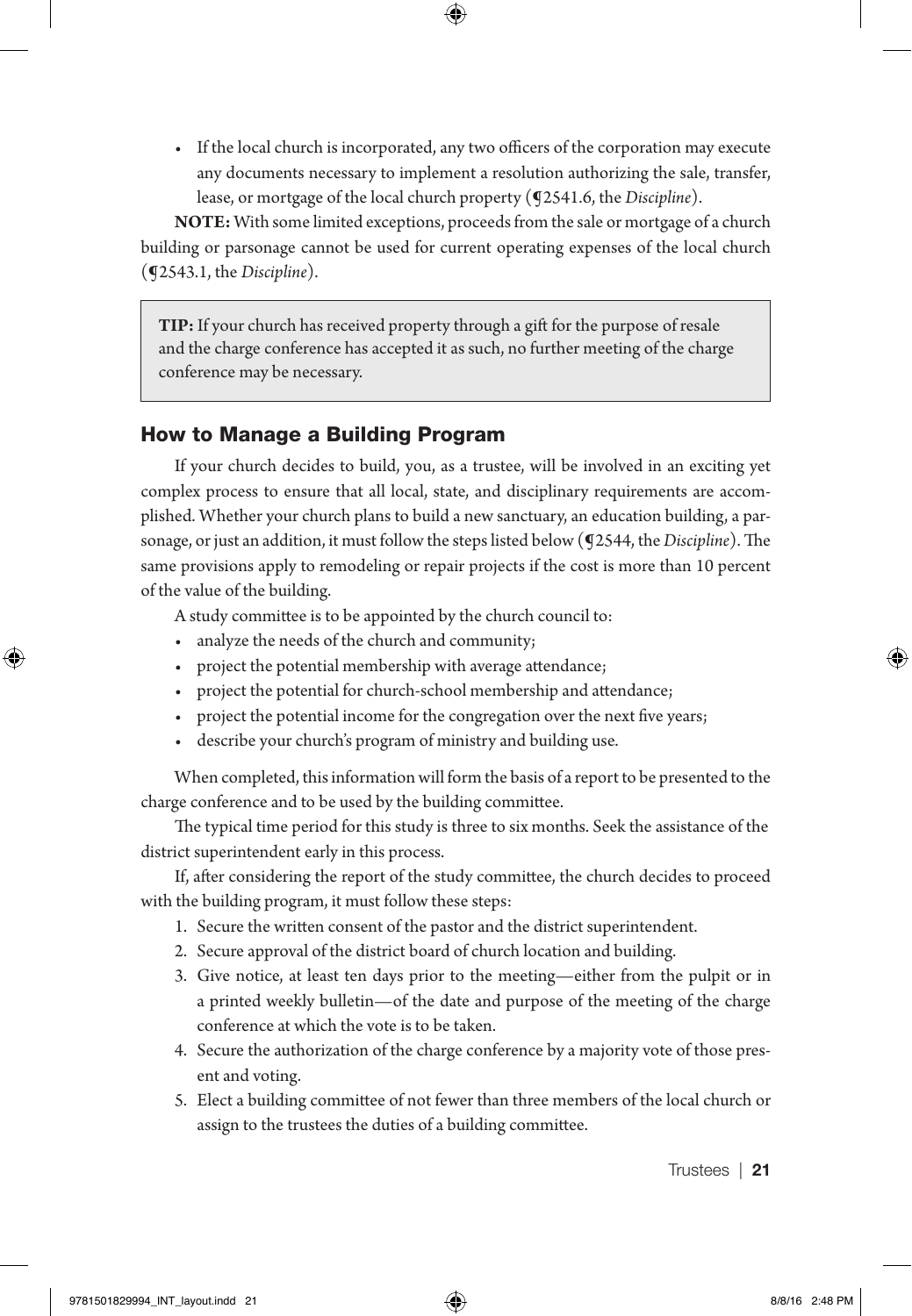If the building program is to be financed in part or totally by mortgaging property, the procedure outlined in the section on mortgaging property must also be followed.

#### **Planning for a New Building—The Study Taskforce**

When a local church desires to build, purchase, or remodel church property, it shall establish a study committee to conduct a preliminary study of the project ( $Q2544$  introduction, the *Discipline*). Include on this study committee some representatives from the church council, the committee on finance, United Methodist Youth, United Methodist Women, United Methodist Men, and others deemed necessary by the charge conference.

Your study committee will gather information from within the church and the community in order to assist the church in developing the best plan and facilities for your future ministry. For help with this study, contact the General Council on Finance and Administration (http://www.gcfa.org) or the Path1 office of Discipleship Ministries (http://www.umcdiscipleship.org/new-church-starts/planting).

Consider the following as you plan:

- What are the needs of the community at large?
- Are the population shifts now taking place in your community and church predictable for the future?
- What can be predicted about the economic future of the area to be served by your congregation?
- Are there projected or predictable changes in the pattern of the roads, streets, and public transportation that should be considered?

Before any decision is made, have the study committee gather information from your congregation. Announce that you are collecting ideas regarding the remodeling of present facilities or the building of a new facility. Indicate that no decisions have been made.

The study committee may call open meetings for the purpose of sharing ideas, which can take place in a number of ways: holding several open meetings at the church, sending a questionnaire to members, or holding small-group meetings in different homes of your congregation. The point is to give all members an opportunity to discuss the project and learn more of what is happening in the church.

Throughout the preliminary planning stages, the church council should be involved in the long-range planning of the program that will take place in the building. A building program offers an ideal opportunity for a searching and critical evaluation of the present program of the congregation. Your building must conform to its expected use by the program organizations of the church. The aid and assistance of district, annual conference, and general church officials and staff can be most helpful in such an evaluation.

This is a time to dream and to be open to new possibilities for ministry. Is the proposed building truly driven by the congregation's vision for its ministry? Has the congregation articulated its vision? Your study may uncover possibilities the committee has never expected. For example, you may discover a need for a closed-circuit television for the nursery or educational building. You may discover that a large influx of young families is expected in your community. With that information, you may decide to add a nursery to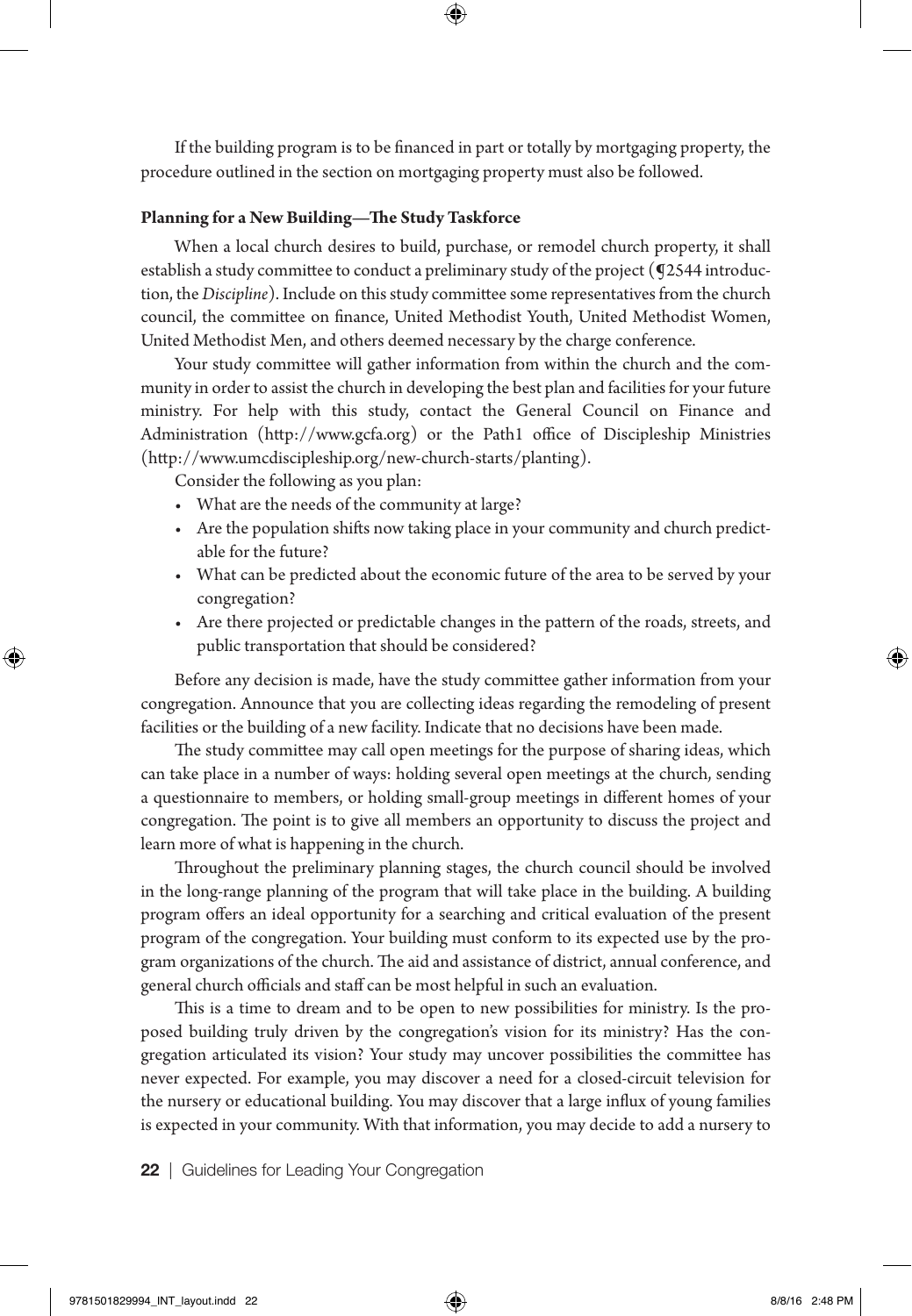your plans. A youth building might be considered, but your study could show a decline of youth in your future. Considering the growing number of older adults in the church and community, what kinds of programs and facilities are needed?

The study committee will complete its work and present its findings for written consent to the pastor and district superintendent (¶2544.1, the *Discipline*). The proposed site shall be approved by the district board of church location and building (¶2544.2). The study committee will prepare a written description of its findings and recommendations to the charge conference (¶2544.3). After approval of the charge conference, this report becomes the program that guides the architect in designing your building.

After approval of the project, the charge conference shall elect a building committee (¶2544.3.a, the *Discipline*). The duties of the building committee are defined by paragraphs 2544.4–9.

#### **Selecting an Architect**

As part of its responsibilities, the building committee will most likely find it necessary to select an architect. The architect is your church's professional adviser in all phases of the building program. You will work closely with the architect from the very first planning step to the moment of final acceptance of the building from the contractors.

Learn as much as you can about each prospective architect. Contact your district superintendent and your district board of church location and building for recommendations. Ask those in your community who are acquainted with and experienced in building for information about potential candidates.

Talk to members of other area churches that have built recently. Check out all potential architects carefully and fully before entering into any contract.

**TIP:** Include and maintain in force a requirement for the architect to have an errors and omissions liability insurance policy throughout the term of the contract.

Have the contract reviewed by your attorney. Before any contracts are signed with an architect or anyone else, the building committee and/or the trustees will need the approval of your pastor, district superintendent, and the charge conference.

Here are two stages in your planning when you may want to consult with representatives from other churches with recent building projects.

- Before selecting an architect, the committee should examine the work of the prospective architects and discuss their work with local church leaders.
- Before the final selection of the architect, committee members should go with the architect to visit buildings the architect has planned.

As an added dimension, you may examine whether the architect's company participates in Project Equality and/or complies with the Social Principles in *The Book of Discipline* in its general business dealings.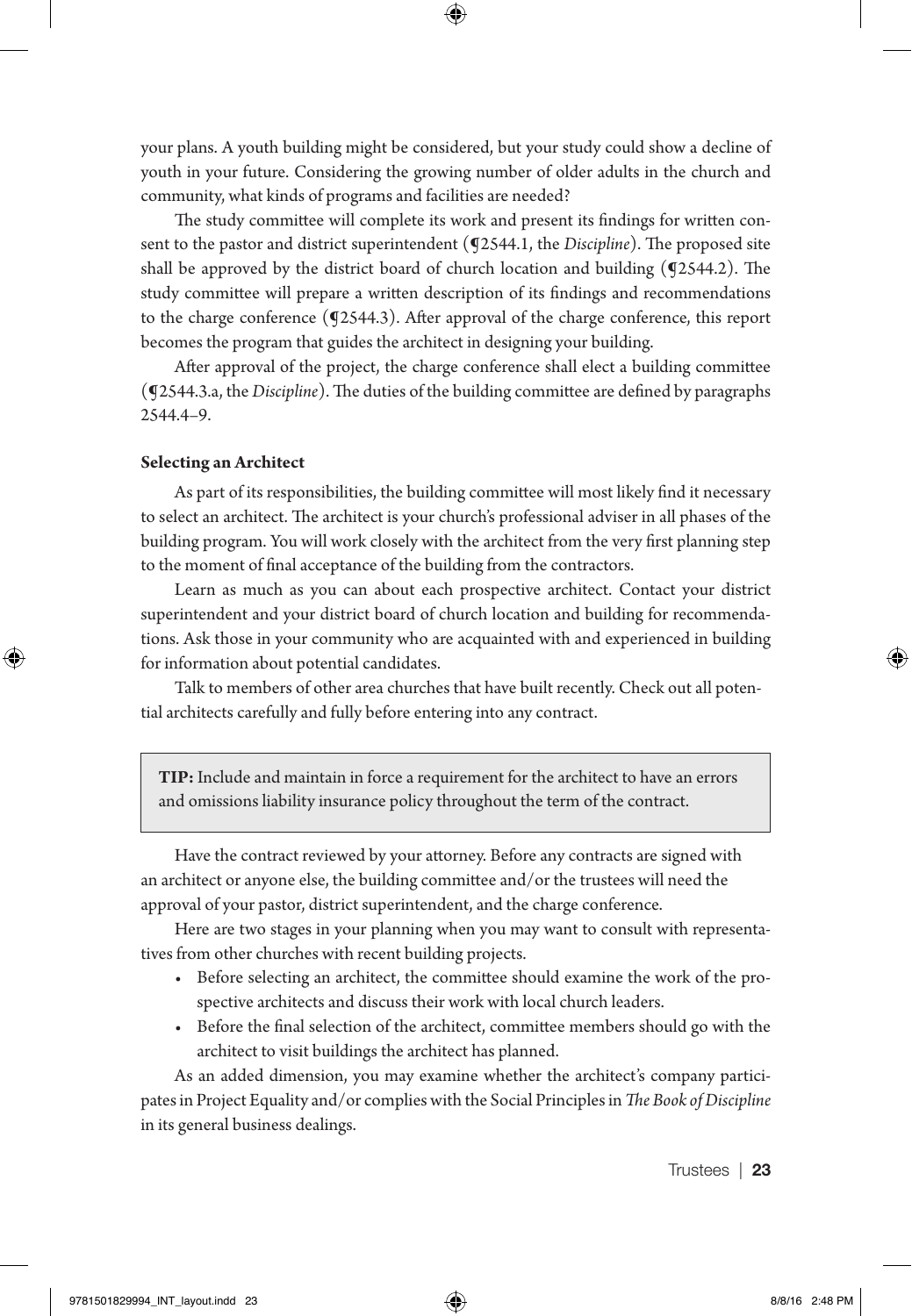Work closely with the architect in planning the building program for your church. During actual construction, your committee will carry on all relationships with the contractors through the architect, who serves as your professional adviser and representative.

#### **Erecting A Building**

*The Book of Discipline* requires approval of a building program by not only the local church but also the district board of church location and building (¶2544.5, the *Discipline*). When a program has been written and a plan agreed upon, the following steps are to be taken.

- 1. Submit the statement of need, the architectural plans, and financial estimates and plans to the district board of church location and building for its approval.
- 2. The pastor, with the written consent of the district superintendent, shall call a church conference, giving not less than ten days notice of the meeting and proposed action (¶2544.6, the *Discipline*). The building committee shall submit the proposed building and financial plan for approval by the membership.
- 3. After the building committee has completed the detailed plans and has secured a reliable and detailed estimate of cost, it shall submit these to the district board of church location and building for review and to the charge conference for approval (¶2544.7, the *Discipline*).
- 4. Written documentation of the above approvals shall be filed with the district superintendent and the secretary of the charge conference (¶2544.8, the *Discipline*).
- 5. The building committee has further responsibilities ensuring ethnic, racial, and gender diversity in the construction workforce (¶2544.9, the *Discipline*).

**TIP:** It is better to build in phases and have a manageable short-term debt than to overbuild and extend your payments over a longer period of time.

*The Book of Discipline* ( $\P$ 2544.12–14) contains specific guidelines related to obtaining a loan and making provision for funds before a building project can begin. A congregation shall not overextend itself in the size of its monthly loan payments. Avoid excessively long payment periods on loans and mortgages due to increased costs associated with interest rates and the resulting adverse impact on future program development.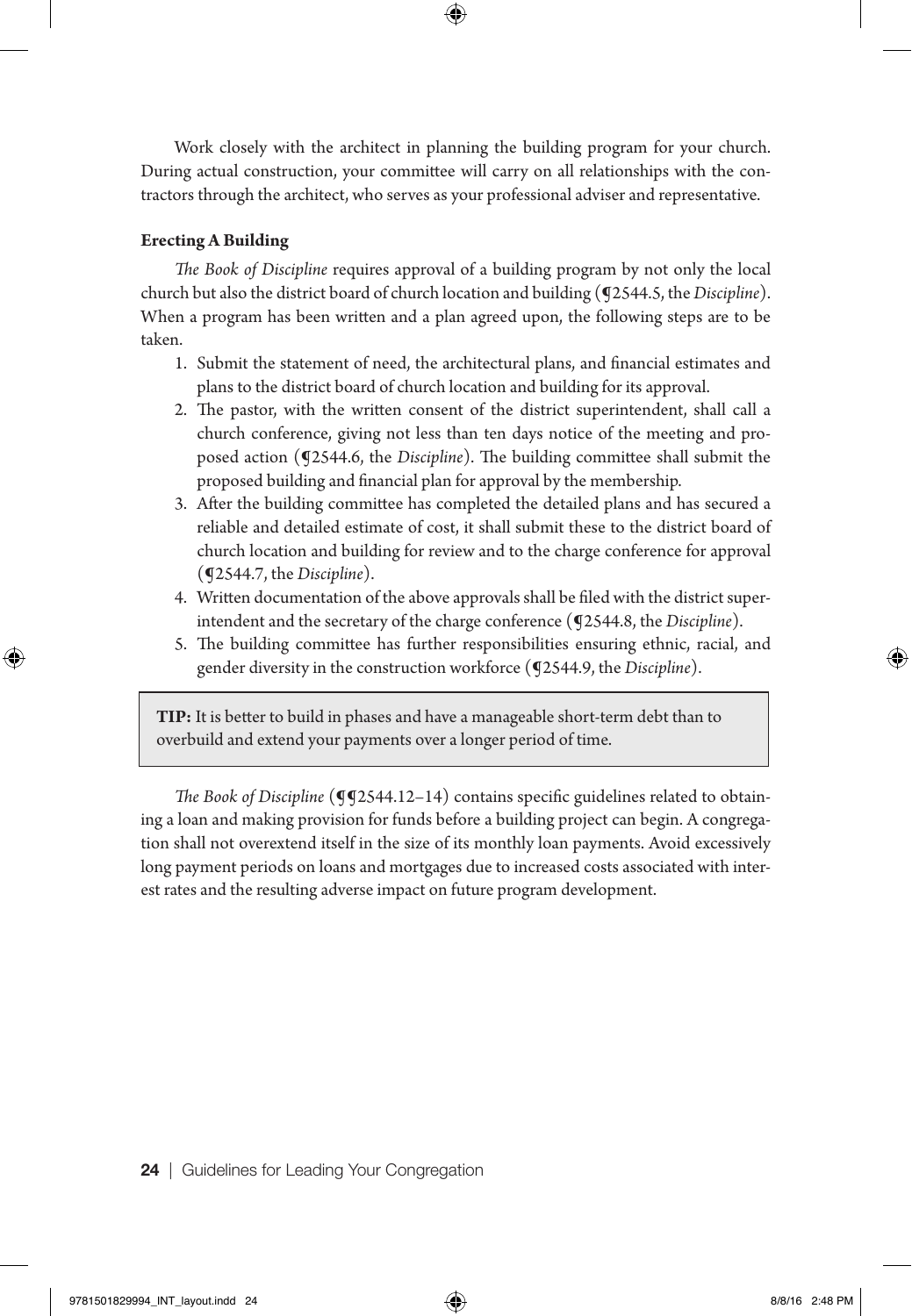## When to Consult an Attorney

I t is easier and less costly to prevent a legal problem than to correct the consequences of imprudent action. Get legal advice before action is taken by the church in which a legal problem might be a possibility.

No contract shall be entered into without adequate legal counsel.

A church might well consult an attorney for the same reasons that an individual or a commercial enterprise would. Some instances when a church should seek legal counsel are:

- receipt of legal documents on any involvement in a court (judicial) or governmental (administrative) proceeding;
- any transaction involving real property (buy, sell, lease, mortgage);
- proper drafting and review of documents related to wills, gifts, and bequests;
- incorporation of the local church or a circuit.

In addition, prior to terminating an employee, you might recommend that the staff/ pastor-parish relations committee contact an attorney who specializes in labor law.

#### Incorporation

There is a general movement in The United Methodist Church for the charge conference to direct the trustees to incorporate the local church under local and state laws. Incorporation will assist in exempting church members and officers from legal liability for debts or other obligations of the local church. Incorporation also facilitates business transactions such as the purchase of land, loan documents, contracts, and the purchase and licensing of motor vehicles. Not all states require incorporation or allow it. The different states have many different laws (for example, local churches are automatically incorporated in Maine and may not be incorporated in West Virginia). Check with your attorney to discover what you should do.

Whether or not the charge conference elects to incorporate the local church, a local United Methodist church must be organized and operated in compliance with the *Discipline*. It may not act in a manner contrary to the purposes of The United Methodist Church, the annual conference, or the *Discipline*. It may not sever its connectional relationship to The United Methodist Church without the consent of the annual conference. The organizing documents of a United Methodist church, whether incorporated or not, must reflect its connectional relationship to The United Methodist Church. If these documents are later amended, the amendments must be approved, in writing, by its pastor and district superintendent. If you have been directed to incorporate your church by the charge conference, the services of a competent attorney must be secured to draw up the necessary documents to be filed with your application for incorporation.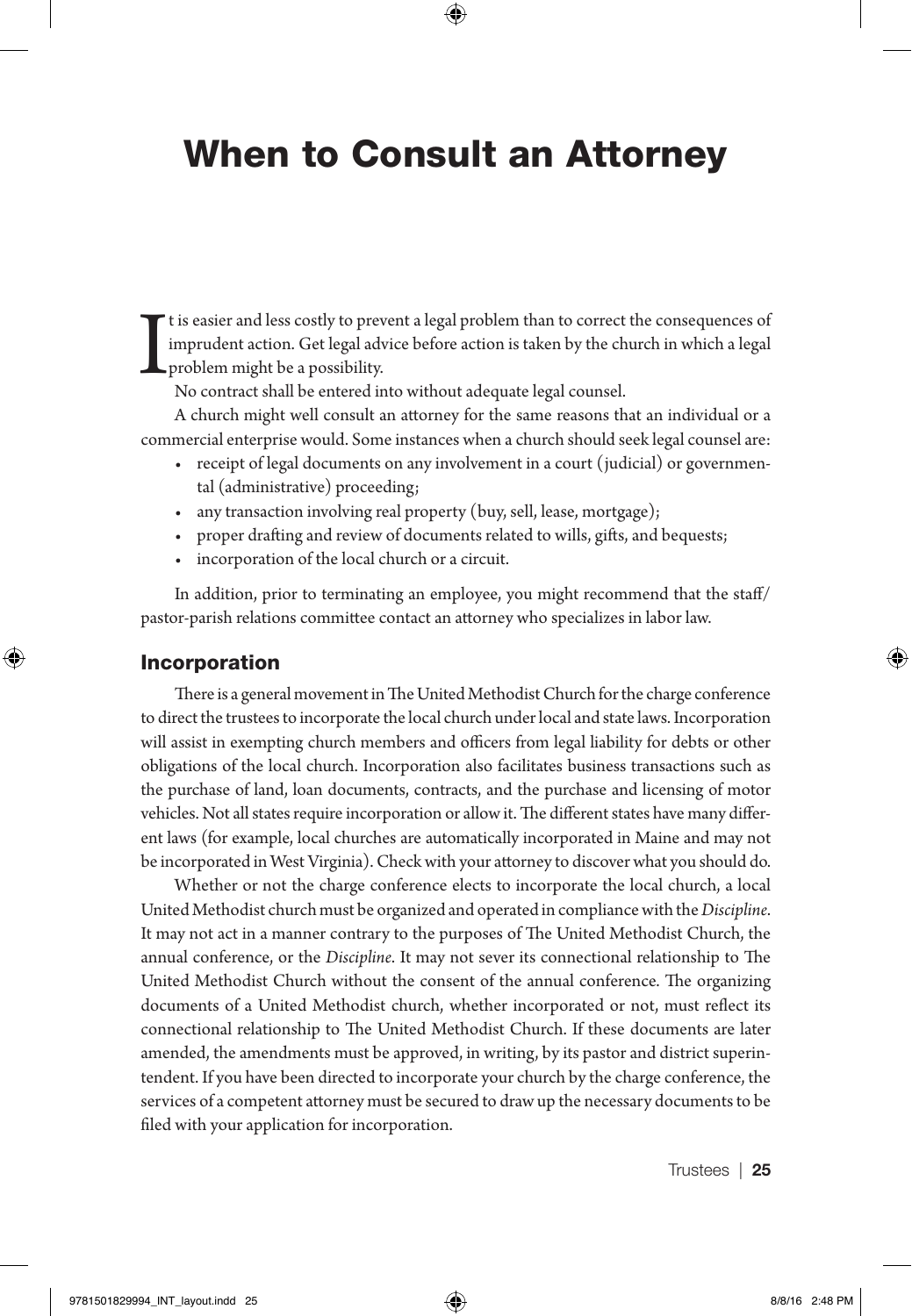Paragraph 2529 was amended by the 2012 General Conference. Effective January 1, 2013, the *Discipline* provides that whether or not a church is incorporated, the organizing documents of a United Methodist church (articles of incorporation, charter, bylaws or equivalents) must, at a minimum:

- 1. require the local church to be organized and operated in compliance with the *Discipline*;
- 2. prohibit the local church from acting in a manner contrary to the purpose of The United Methodist Church, the annual conference, or the *Discipline*;
- 3. prohibit the local church from severing its connectional relationship to The United Methodist Church without the annual conference's consent;
- 4. require the pastor and the district superintendent to approve, in writing, the adoption of, and changes to, the local church's organizing documents; and
- 5. include language consistent with the Internal Revenue Code to protect the local church's tax-exempt status.

The failure of a local church's organizing documents to meet these requirements does not relieve the local church of its connectional responsibilities to The United Methodist Church, nor does it absolve its pastor and membership of the responsibility to operate the local church as a United Methodist church, in accordance with the *Discipline*. The organizing documents are deemed modified to the extent necessary to comply with  $\mathbb{q}\mathbb{q}$  2529.1c(1)-(4) if any of the circumstances described in ¶¶ 2503.6a–c apply.

To conform to *The Book of Discipline,* the following provisions must also be included:

- 1. The corporation supports the doctrine of The United Methodist Church, and all its property will be subject to the law, usages, and ministerial appointments of The United Methodist Church.
- 2. The board of directors of the corporation shall be the trustees of the church who have been elected in accordance with the *Discipline,* and the elected officers of the trustees will be the officers of the board of directors of the corporation. Provision should be made for the trustees to ratify the selection of the church treasurer(s) elected by the charge conference as the corporation treasurer(s).
- 3. All the powers and duties relative to property specified by the *Discipline* for the charge conference and the trustees shall be the powers and responsibilities for the corporation and its board of directors.
- 4. The members of the corporation shall be the members of the charge conference.
- 5. If the corporation for any reason ceases to exist, then the title to all its property shall be vested in the annual conference board of trustees to be held in trust for the local church. Such provision will protect the church officials in the event its charter as a corporation may lapse or be canceled.
- 6. The bylaws of the corporation shall conform to *The Book of Discipline,* as enacted from time to time by the General Conference.
- 7. The corporation shall be structured to protect from legal liability the officials and members of the local church and the conference to which it relates.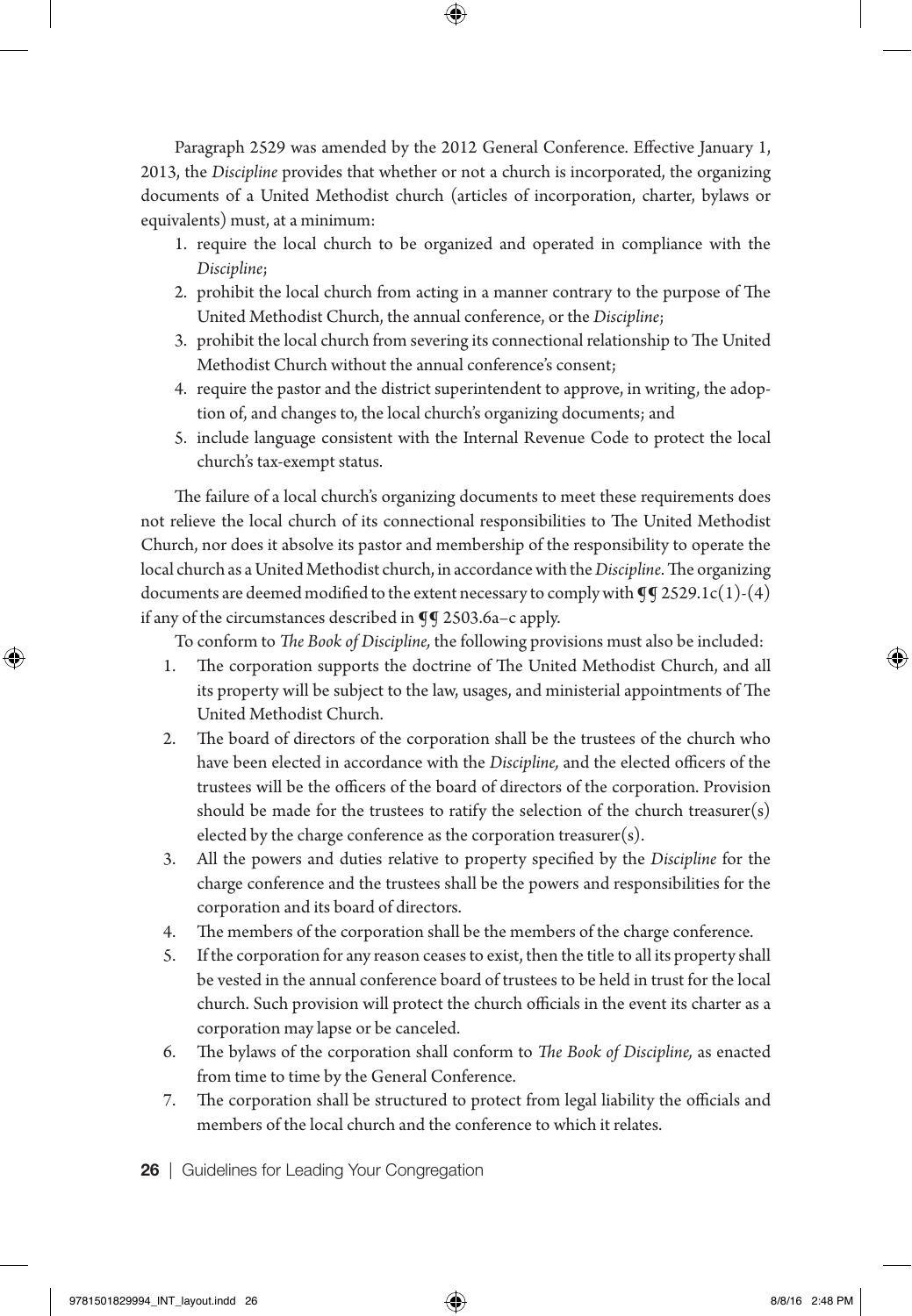Documents incorporating a local church or modifying corporate documents must be submitted to the district superintendent for written approval.

#### **Incorporation of a Circuit**

In the event a circuit owns real estate, very serious consideration shall be given to the incorporation of the circuit.

The provisions of the *Discipline* (**[2528**) related to a charge board of trustees suggest the way to obtain a board of directors for the corporation. Members of the charge conference can be the members of the corporation. In the same way, it is possible for a cooperative parish to develop a corporation for the holding of property and funds.

#### **Incorporation of Special Programs**

In recent years, many congregations have become involved in the development and sponsorship of projects such as halfway houses, retirement homes, day-care centers, kindergartens, nursery schools, and special schools or workshops for persons with disabilities.

When such programs are being considered, *give serious consideration to forming separate corporations for their operation*. This action makes it possible to broaden the base of support and participation. It may also provide additional protection in the event of litigation against the special program, though adequate insurance should be sought in either case. Government tax regulations and labor regulations also are making it advisable to incorporate for such special programs. Write specific articles of incorporation for each of these programs. A special program incorporated by a local church can receive a tax exemption  $[501(c)(3)]$  letter from GCFA's legal department.

It will be necessary to form a special corporation to own and manage property that is to be used cooperatively by a United Methodist congregation and one or more congregations of another denomination. If you are planning such an enterprise, seek the counsel of your attorney and district superintendent regarding the wisdom of forming such a corporation.

#### Trust Clauses

Ours is a connectional church. Each local congregation is connected to every other local congregation through the district and the annual, jurisdictional, and General conferences and has certain disciplinary responsibilities to The United Methodist Church as a whole (see "The Ministry of All Christians," **I**I126–132, the *Discipline*). For this reason, titles to all properties are held in trust for the benefit of the entire United Methodist connection. *The Book of Discipline* ¶2501 states that The United Methodist Church is organized as a connectional structure, and titles to all properties held at "General, jurisdictional, annual, or district conference levels, or by a local church or charge, or by an agency or institution of the Church, shall be held in trust for The United Methodist Church and subject to the provisions of its *Discipline*."

The specific wording of the trust clause as stated in the *Discipline* in ¶2503 shall be used in all written instruments when property is to be used: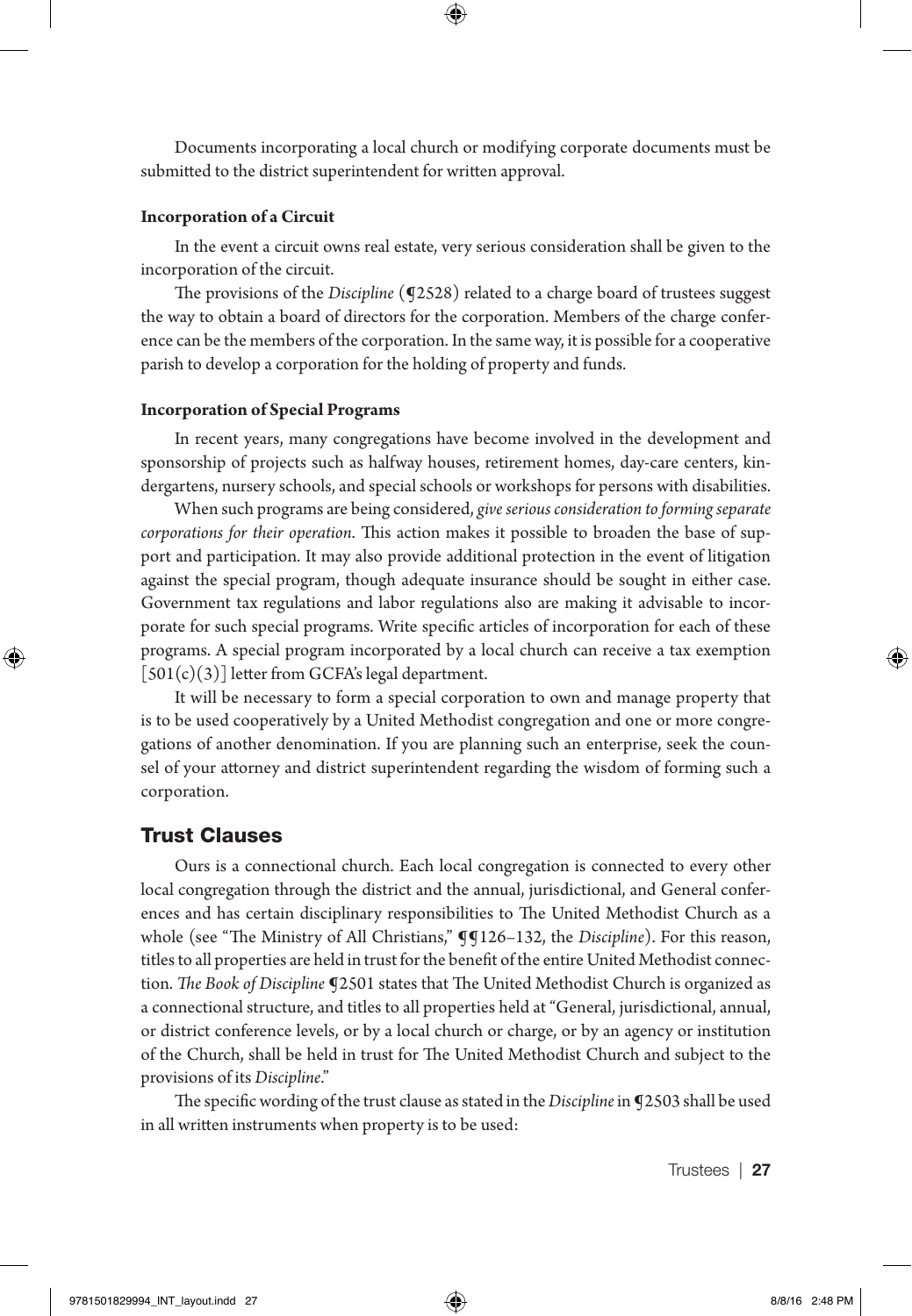- as a place of divine worship;
- for the parsonage;
- as both a parsonage and a place of worship;
- for a place of divine worship, a parsonage, or both, but not exclusively.

The absence of such a clause in any deeds or conveyances does not relieve the local church of its connectional responsibilities (¶2501.6, the *Discipline*). Every congregation that has accepted pastors appointed by a bishop of The United Methodist Church or any local congregation that has used the name, customs, or policy of The United Methodist Church is deemed by *The Book of Discipline* to have accepted the terms of the trust clause with respect to its property.

Decisions in both state and federal courts have upheld The United Methodist Church and its predecessors in their rights under the trust clauses. The written consent of the district superintendent for the sale of the property constitutes a release of the trust clause (¶2542, the *Discipline*).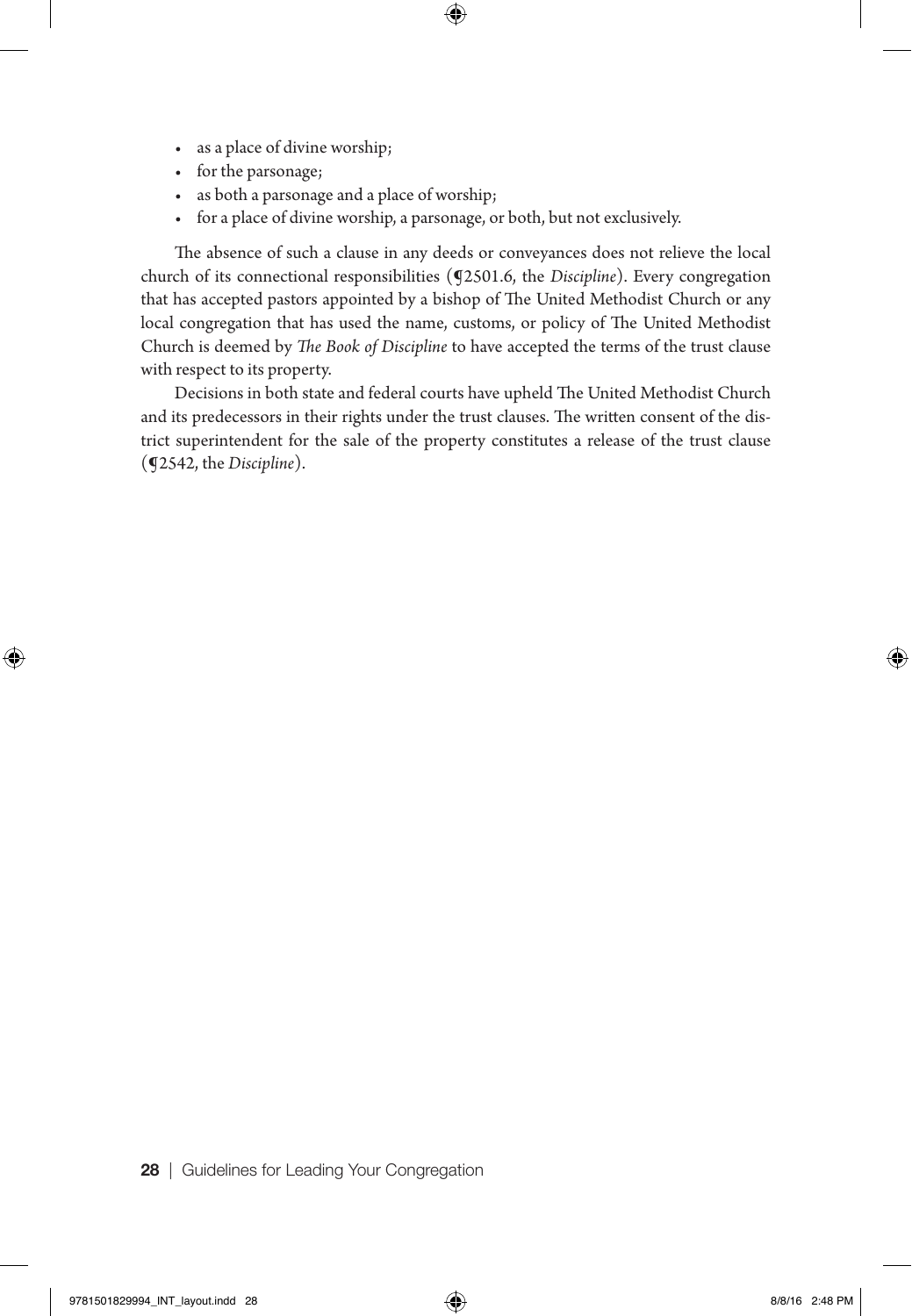## Governmental Regulations

There is a distinct and increasing trend for governments (federal, state, and local) to restrict and diminish privileges previously afforded to nonprofit organizations, including churches. At the same time, laws and regulations seem to become more involved and complicated. The favored position that churches formerly held is being steadily reduced. One can no longer assume action is never needed because of church status or because churches are exempted from laws or regulations.

Church operations are similar to those of individual or commercial business affairs. State and local regulations are the responsibility of the local church or charge. The district superintendent and your annual conference chancellor have important roles in legal compliance. At the national level, the General Council on Finance and Administration can assist in areas of legal or governmental issues. Today, local church trustees may be called upon to devote greater care and skill than have been necessary in the past.

There is no contradiction between a local church's acting as a good citizen and also exercising a high degree of skill and professionalism in its legal and fiscal affairs when dealing with the government.

For more information regarding legal or governmental regulations, contact your district superintendent or chancellor. The General Council on Finance and Administration publishes information on its website at http://www.gcfa.org/LegalServices.html.

#### 15-Passenger Vans

The National Highway Traffic Safety Administration (www.nhtsa.gov) has noted these concerns about 15-passenger vans:

- Fifteen-passenger vans are far more prone to rolling over than school buses, cars, or minivans.
- Occupants of 15-passenger vans are less apt to wear seat belts.
- Fifteen-passenger vans are three times more likely to roll over when fully loaded than when they have fewer than ten passengers.
- Federal law does not let car dealers sell the vans for transporting people eighteen years and younger to or from a school.

There have been studies showing that 15-passenger vans can become unstable in emergency situations when the vans are fully loaded. While the vans have not been prohibited by the Department of Transportation, the use of fully loaded vans to transport passengers has been strongly questioned. There is evidence that a fully loaded 15-passenger van exceeds the design criteria for the suspension systems of the van. Under emergency braking or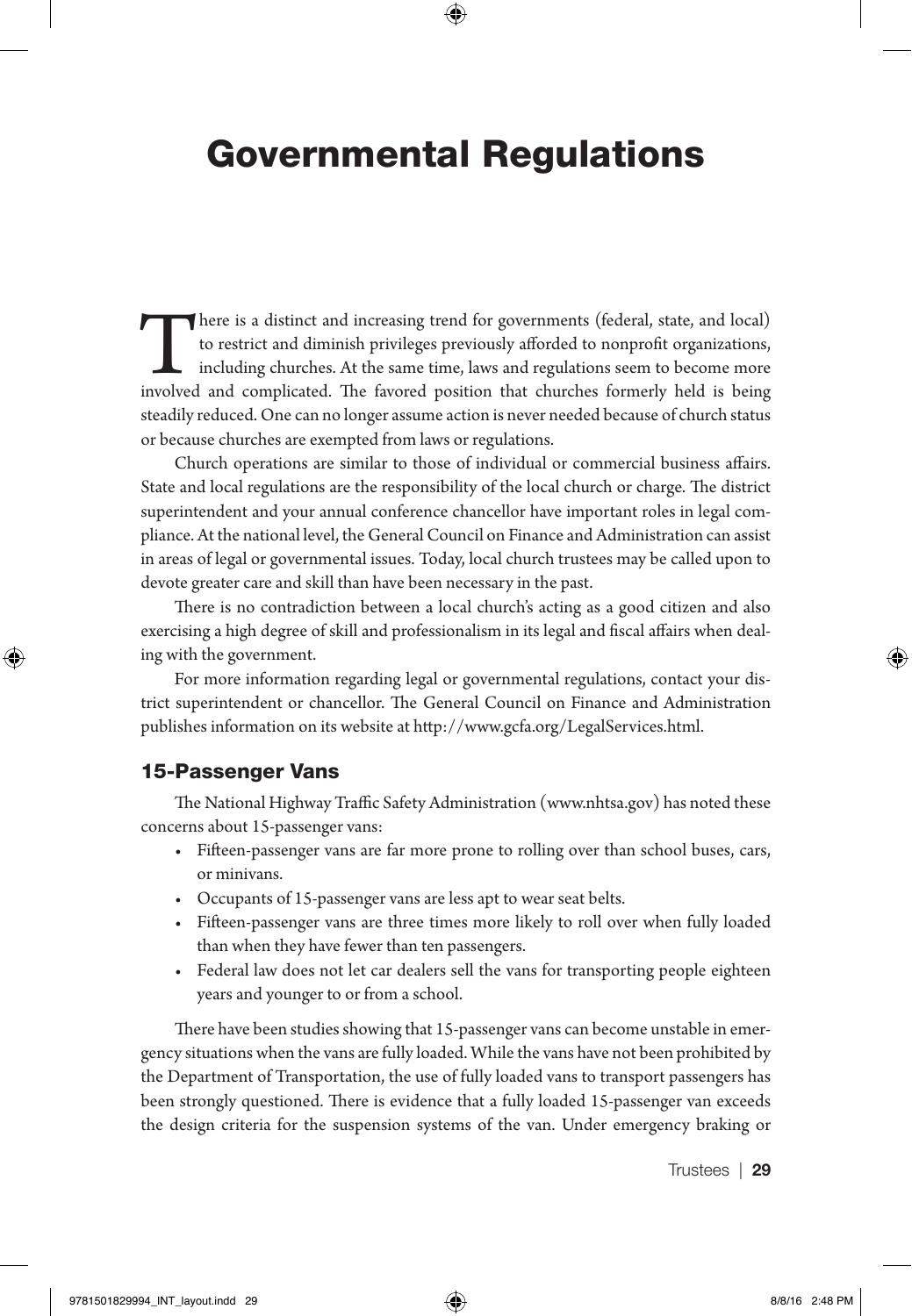handling maneuvers, the van can become unstable. Some states now prohibit the purchase of full-size vans for transporting children to or from school.

Before purchasing new or replacing existing 15-passenger vans, the board of trustees should obtain competent legal advice and consult with its insurance company.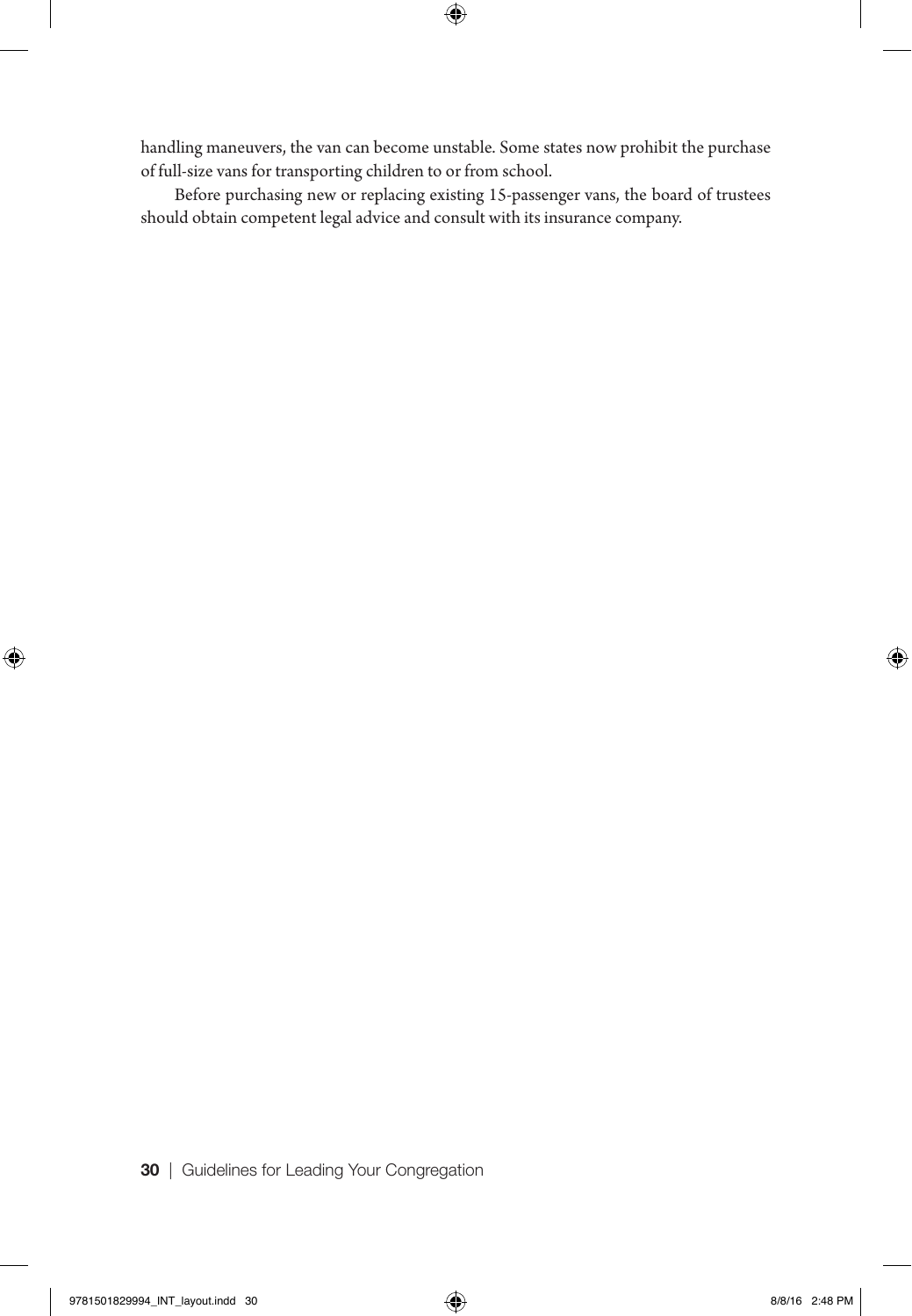### Resources

#### Addresses, Phone Numbers, Websites

- For legal information and information on risk management: General Council on Finance and Administration, 1 Music Circle North, Nashville, TN 37203-0029, 1-866-367- 4232 (www.gcfa.org).
- For information and reference material on building: General Council on Finance and Administration (http://www.gcfa.org) or the Path1 office of Discipleship Ministries (http://www.umcdiscipleship.org/new-church-starts/planting.
- For information on wills and bequests: Planned Giving Resources Center, Congregational Leadership Section, General Board of Discipleship, P.O. Box 340003, Nashville, TN 37203-0003. Phone (877) 899-2780, ext. 7080. (www.gbod.org/stewardship).
- For further assistance, contact the Congregational Leadership Section, General Board of Discipleship, P.O. Box 340003, Nashville, TN 37203-0003. Phone (877) 899-2780, ext. 7053.

#### Books

- *The Book of Discipline of The United Methodist Church* (Nashville: United Methodist Publishing House, 2016), available from Cokesbury. This includes the specific information for the trustees. See also the section on the Social Principles.
- *Firm Foundations: An Architect and a Pastor Guide Your Church Construction,* by Lance Moore and Daniel Michal (Lima: CSS Publishing, 1999). ISBN: 9780788013454.
- *GCFA Legal Manual* (General Council on Finance and Administration; order forms available at www.gcfa.org). Provides basic information about legal issues that are common to organizations throughout the United Methodist religious denomination.
- *Guidelines for Leading Your Congregation,* 2017–2020 (Nashville: Cokesbury, 2016). Available from Cokesbury. A set of 26 booklets (including this volume) providing guidance for those persons responsible for the administration and programs of the local church.
- *What Every Leader Needs to Know* (series) (Nashville: Discipleship Resources, 2004).

#### UMC Agencies & Helpful Links

General Board of Church and Society, www.umc-gbcs.org, 202-488-5600; Service Center, 1-800-967-0880